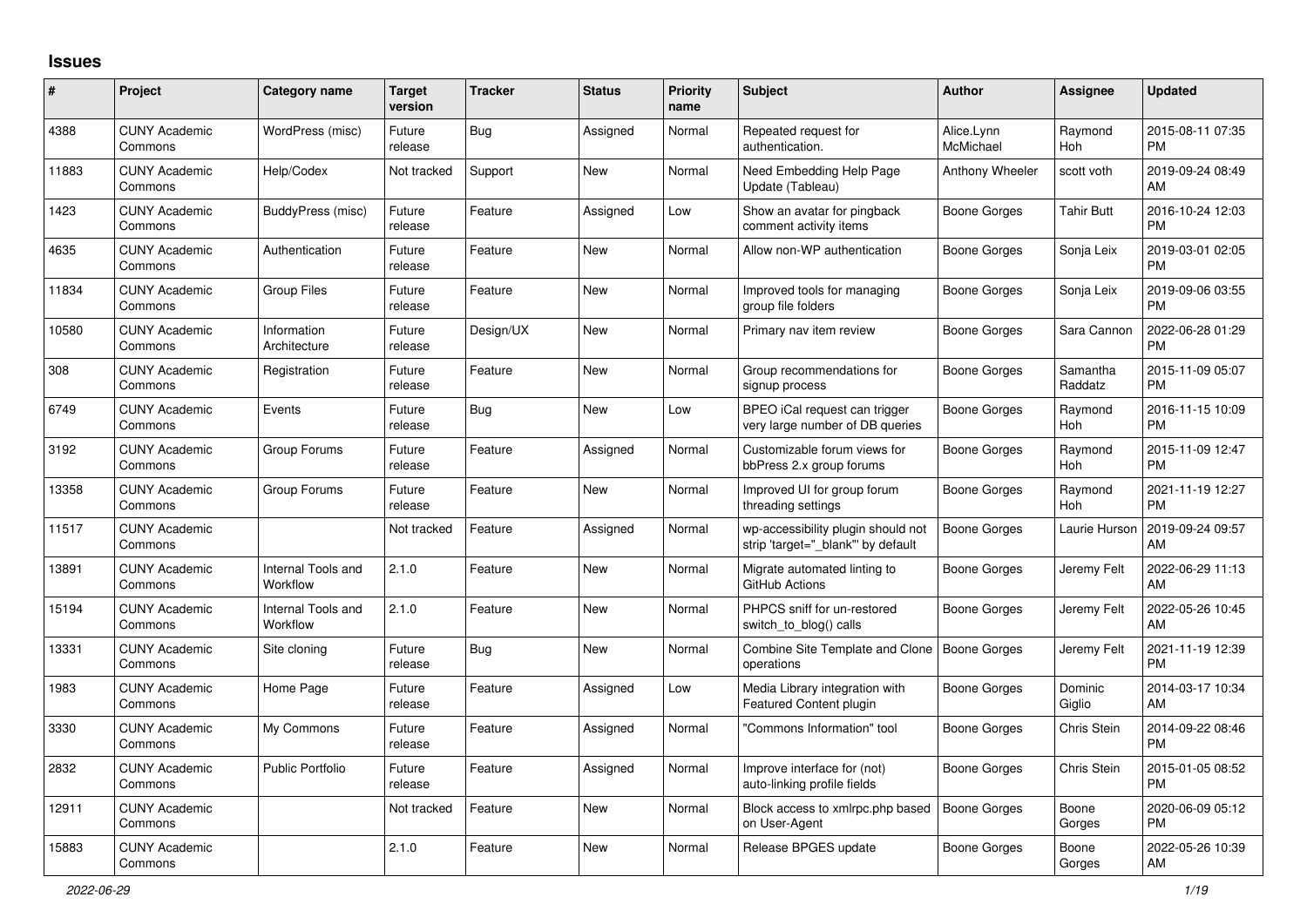| #     | Project                         | <b>Category name</b>           | <b>Target</b><br>version | <b>Tracker</b> | <b>Status</b> | Priority<br>name | <b>Subject</b>                                                                             | <b>Author</b>       | <b>Assignee</b> | <b>Updated</b>                |
|-------|---------------------------------|--------------------------------|--------------------------|----------------|---------------|------------------|--------------------------------------------------------------------------------------------|---------------------|-----------------|-------------------------------|
| 16092 | <b>CUNY Academic</b><br>Commons |                                | Future<br>release        | Feature        | Hold          | Normal           | Don't show main site in Site<br>search results                                             | Boone Gorges        | Boone<br>Gorges | 2022-05-17 03:12<br>PM.       |
| 7022  | <b>CUNY Academic</b><br>Commons | Announcements                  | Future<br>release        | <b>Bug</b>     | New           | Normal           | Sitewide announcements should<br>be displayed on, and dismissable<br>from, mapped domains  | <b>Boone Gorges</b> | Boone<br>Gorges | 2018-03-22 10:18<br>AM        |
| 618   | <b>CUNY Academic</b><br>Commons | <b>BuddyPress Docs</b>         | Future<br>release        | Feature        | Assigned      | Normal           | <b>BuddyPress Docs: export formats</b>                                                     | <b>Boone Gorges</b> | Boone<br>Gorges | 2015-11-09 05:38<br>PM.       |
| 1417  | <b>CUNY Academic</b><br>Commons | <b>BuddyPress Docs</b>         | Future<br>release        | Feature        | Assigned      | Low              | Bulk actions for BuddyPress Docs                                                           | Boone Gorges        | Boone<br>Gorges | 2016-10-17 10:41<br>PM.       |
| 1422  | <b>CUNY Academic</b><br>Commons | <b>BuddyPress Docs</b>         | Future<br>release        | Feature        | Assigned      | Normal           | Make "created Doc" activity icons<br>non-mini                                              | <b>Boone Gorges</b> | Boone<br>Gorges | 2015-11-09 05:48<br>PM.       |
| 1744  | <b>CUNY Academic</b><br>Commons | <b>BuddyPress Docs</b>         | Future<br>release        | Feature        | Assigned      | Normal           | Spreadsheet-style Docs                                                                     | Boone Gorges        | Boone<br>Gorges | 2015-11-09 06:13<br><b>PM</b> |
| 13466 | <b>CUNY Academic</b><br>Commons | Cavalcade                      | Future<br>release        | Feature        | New           | Normal           | Automated cleanup for duplicate<br>Cavalcade tasks                                         | Boone Gorges        | Boone<br>Gorges | 2020-10-13 05:24<br><b>PM</b> |
| 1165  | <b>CUNY Academic</b><br>Commons | Email Invitations              | Future<br>release        | Feature        | Assigned      | Low              | Allow saved lists of invitees under<br>Send Invites                                        | <b>Boone Gorges</b> | Boone<br>Gorges | 2015-11-09 06:03<br><b>PM</b> |
| 1166  | <b>CUNY Academic</b><br>Commons | <b>Email Invitations</b>       | Future<br>release        | Feature        | <b>New</b>    | Low              | Better organizational tools for Sent   Boone Gorges<br>Invites                             |                     | Boone<br>Gorges | 2015-11-09 06:02<br>PM.       |
| 1167  | <b>CUNY Academic</b><br>Commons | <b>Email Invitations</b>       | Future<br>release        | Feature        | <b>New</b>    | Low              | Allow email invitations to be resent   Boone Gorges                                        |                     | Boone<br>Gorges | 2015-11-12 12:53<br>AM        |
| 12042 | <b>CUNY Academic</b><br>Commons | <b>Email Notifications</b>     | Future<br>release        | Feature        | New           | Normal           | Improved error logging for BPGES<br>send queue                                             | <b>Boone Gorges</b> | Boone<br>Gorges | 2021-11-19 12:25<br>PM.       |
| 4481  | <b>CUNY Academic</b><br>Commons | Events                         | Future<br>release        | Feature        | <b>New</b>    | Normal           | Group admins/mods should have<br>the ability to unlink an event from<br>the group          | Boone Gorges        | Boone<br>Gorges | 2017-04-24 03:53<br>PM.       |
| 3580  | <b>CUNY Academic</b><br>Commons | Group Blogs                    | Future<br>release        | Feature        | <b>New</b>    | Normal           | Multiple blogs per group                                                                   | Boone Gorges        | Boone<br>Gorges | 2018-02-20 02:02<br>PM        |
| 12091 | <b>CUNY Academic</b><br>Commons | <b>Group Files</b>             | Future<br>release        | Feature        | New           | Normal           | Improved pre-upload file validation<br>for bp-group-documents                              | Boone Gorges        | Boone<br>Gorges | 2019-11-14 01:21<br>PM.       |
| 3193  | <b>CUNY Academic</b><br>Commons | Group Forums                   | Future<br>release        | Feature        | Assigned      | Normal           | bbPress 2.x dynamic roles and<br>RBE                                                       | Boone Gorges        | Boone<br>Gorges | 2014-09-30 01:30<br>PM.       |
| 14309 | <b>CUNY Academic</b><br>Commons | Group Library                  | Future<br>release        | Feature        | New           | Normal           | Better handling of<br>bp_group_document file download<br>attempts when file is not present | <b>Boone Gorges</b> | Boone<br>Gorges | 2021-11-19 12:28<br><b>PM</b> |
| 3230  | <b>CUNY Academic</b><br>Commons | Internal Tools and<br>Workflow | Not tracked              | Feature        | Assigned      | High             | Scripts for quicker<br>provisioning/updating of<br>development environments                | Boone Gorges        | Boone<br>Gorges | 2016-01-26 04:54<br>PM.       |
| 5234  | <b>CUNY Academic</b><br>Commons | Membership                     | Future<br>release        | Feature        | Assigned      | Normal           | Write Unconfirmed patch for WP                                                             | Boone Gorges        | Boone<br>Gorges | 2016-10-24 11:18<br>AM        |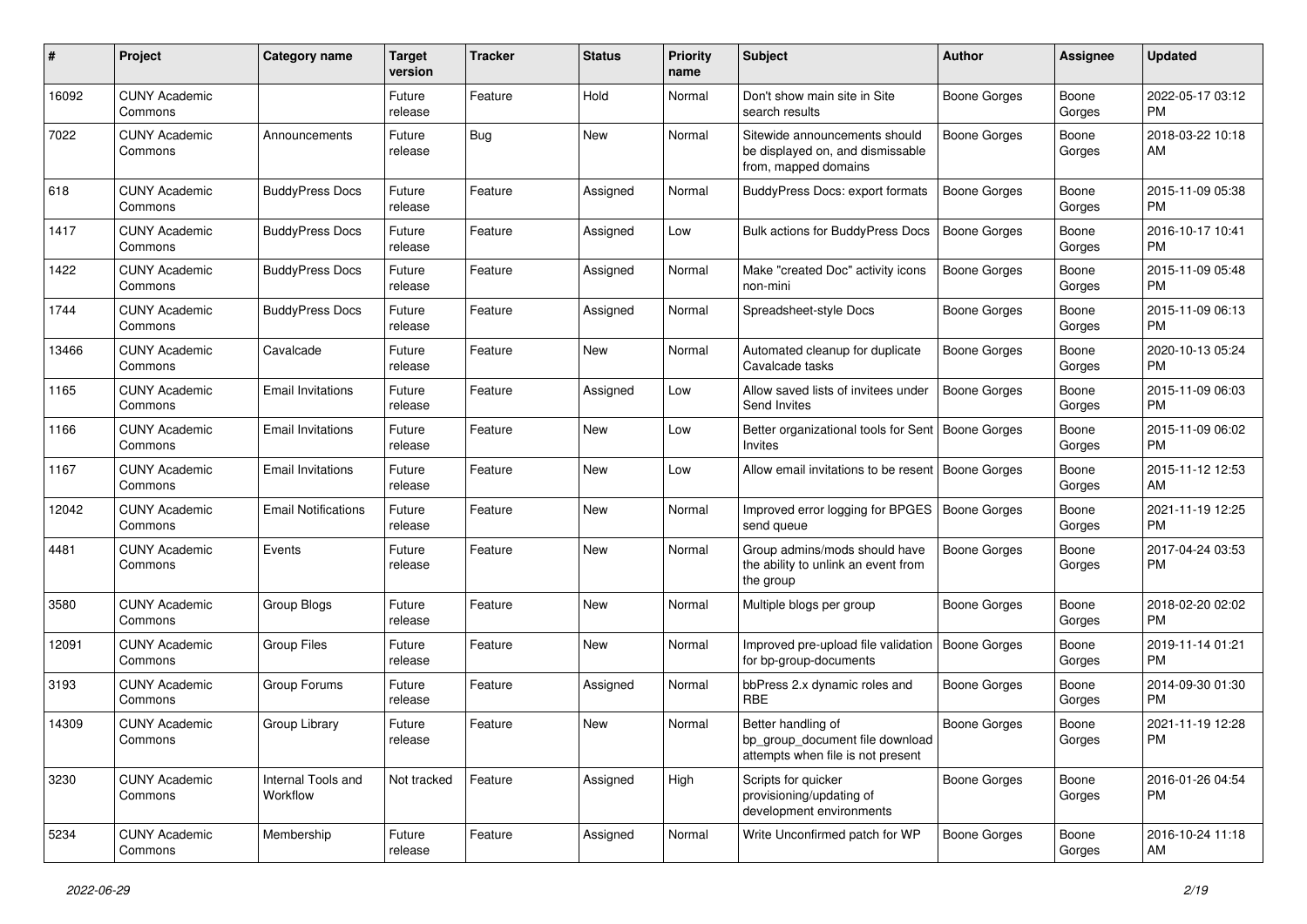| #     | Project                         | Category name            | <b>Target</b><br>version | <b>Tracker</b> | <b>Status</b>        | <b>Priority</b><br>name | Subject                                                                     | <b>Author</b>       | <b>Assignee</b> | <b>Updated</b>                |
|-------|---------------------------------|--------------------------|--------------------------|----------------|----------------------|-------------------------|-----------------------------------------------------------------------------|---------------------|-----------------|-------------------------------|
| 10794 | <b>CUNY Academic</b><br>Commons | Performance              | Not tracked              | Bug            | <b>New</b>           | Normal                  | Memcached connection<br>occasionally breaks                                 | Boone Gorges        | Boone<br>Gorges | 2018-12-06 03:30<br><b>PM</b> |
| 3048  | <b>CUNY Academic</b><br>Commons | Public Portfolio         | Future<br>release        | Feature        | New                  | Low                     | Images for rich text profile fields                                         | Boone Gorges        | Boone<br>Gorges | 2014-02-19 12:56<br><b>PM</b> |
| 14184 | <b>CUNY Academic</b><br>Commons | <b>Public Portfolio</b>  | Future<br>release        | Feature        | <b>New</b>           | Normal                  | Centralized mechanism for storing<br>Campus affiliations                    | Boone Gorges        | Boone<br>Gorges | 2022-01-04 11:35<br>AM        |
| 11945 | <b>CUNY Academic</b><br>Commons | Reckoning                | Future<br>release        | Feature        | Reporter<br>Feedback | Normal                  | Add Comments bubble to<br>Reckoning views                                   | Boone Gorges        | Boone<br>Gorges | 2019-11-12 05:14<br><b>PM</b> |
| 3002  | <b>CUNY Academic</b><br>Commons | Search                   | Future<br>release        | Feature        | Assigned             | Normal                  | Overhaul CAC search by using<br>external search appliance                   | Boone Gorges        | Boone<br>Gorges | 2020-07-15 03:05<br><b>PM</b> |
| 7663  | <b>CUNY Academic</b><br>Commons | Social Paper             | Future<br>release        | Bug            | <b>New</b>           | Normal                  | Social Paper notifications not<br>formatted correctly on secondary<br>sites | Boone Gorges        | Boone<br>Gorges | 2018-04-16 03:52<br><b>PM</b> |
| 1508  | <b>CUNY Academic</b><br>Commons | WordPress (misc)         | Future<br>release        | Feature        | Assigned             | Normal                  | Share login cookies across<br>mapped domains                                | Boone Gorges        | Boone<br>Gorges | 2012-07-02 12:12<br><b>PM</b> |
| 13835 | <b>CUNY Academic</b><br>Commons | WordPress (misc)         | Future<br>release        | Feature        | <b>New</b>           | Normal                  | Allow OneSearch widget to have<br>'CUNY' as campus                          | <b>Boone Gorges</b> | Boone<br>Gorges | 2021-11-19 12:39<br><b>PM</b> |
| 9926  | <b>CUNY Academic</b><br>Commons | <b>WordPress Plugins</b> | Future<br>release        | <b>Bug</b>     | New                  | Normal                  | twitter-mentions-as-comments<br>cron jobs can run long                      | <b>Boone Gorges</b> | Boone<br>Gorges | 2018-10-24 12:34<br><b>PM</b> |
| 14987 | <b>CUNY Academic</b><br>Commons | <b>WordPress Plugins</b> | Future<br>release        | <b>Bug</b>     | <b>New</b>           | Normal                  | Elementor update causes<br>database freeze-up                               | Boone Gorges        | Boone<br>Gorges | 2021-11-29 12:02<br><b>PM</b> |
| 11392 | <b>CUNY Academic</b><br>Commons |                          | Future<br>release        | <b>Bug</b>     | New                  | Normal                  | Migrate users away from<br><b>StatPress</b>                                 | Boone Gorges        |                 | 2019-04-23 03:53<br><b>PM</b> |
| 12436 | <b>CUNY Academic</b><br>Commons |                          | Not tracked              | <b>Bug</b>     | Assigned             | Normal                  | Nightly system downtime                                                     | <b>Boone Gorges</b> |                 | 2020-08-01 09:30<br>AM        |
| 9720  | <b>CUNY Academic</b><br>Commons | Authentication           | Future<br>release        | Feature        | New                  | Normal                  | The Commons should be an<br>oAuth provider                                  | Boone Gorges        |                 | 2019-03-01 02:04<br><b>PM</b> |
| 13048 | <b>CUNY Academic</b><br>Commons | Shortcodes and<br>embeds | Future<br>release        | Feature        | New                  | Normal                  | Jupyter Notebooks support                                                   | Boone Gorges        |                 | 2020-07-14 11:46<br>AM        |
| 5488  | <b>CUNY Academic</b><br>Commons | Social Paper             | Future<br>release        | <b>Bug</b>     | <b>New</b>           | Normal                  | Add a "last edited by" field to<br>Social Paper group directories           | Boone Gorges        |                 | 2016-04-21 10:05<br><b>PM</b> |
| 5489  | <b>CUNY Academic</b><br>Commons | Social Paper             | Future<br>release        | Feature        | New                  | Normal                  | Asc/desc sorting for Social Paper<br>directories                            | <b>Boone Gorges</b> |                 | 2016-04-21 10:06<br><b>PM</b> |
| 6332  | <b>CUNY Academic</b><br>Commons | WordPress (misc)         | Future<br>release        | Feature        | <b>New</b>           | Normal                  | Allow uploaded files to be marked<br>as private in an ad hoc way            | Boone Gorges        |                 | 2016-10-17 11:41<br><b>PM</b> |
| 10380 | CUNY Academic<br>Commons        | WordPress (misc)         | Future<br>release        | Feature        | In Progress          | Normal                  | Remove blacklisted plugins                                                  | Boone Gorges        |                 | 2022-04-26 12:00<br><b>PM</b> |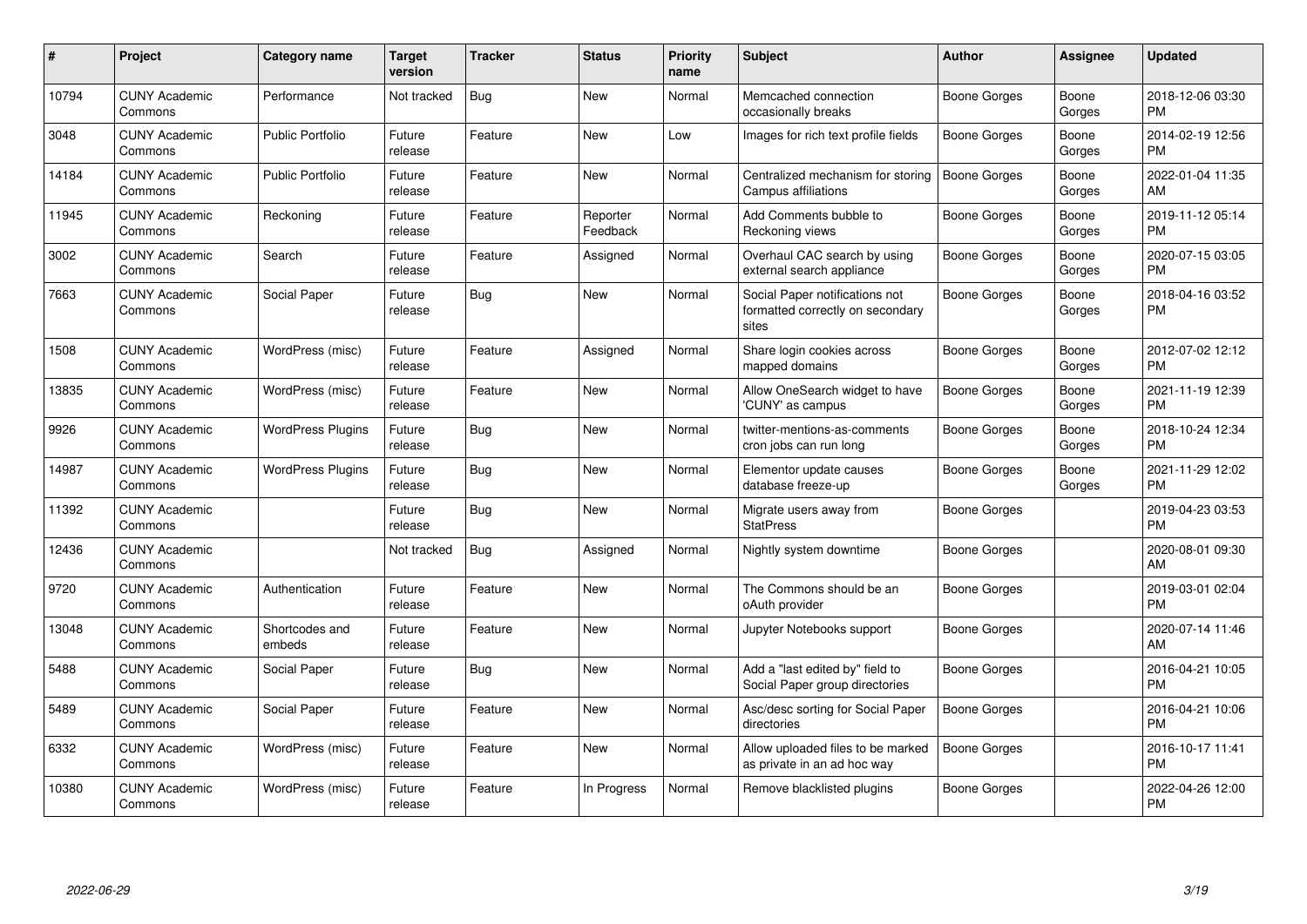| #     | Project                                                                 | <b>Category name</b>     | <b>Target</b><br>version | <b>Tracker</b> | <b>Status</b>        | <b>Priority</b><br>name | <b>Subject</b>                                                                                               | <b>Author</b>      | <b>Assignee</b>     | <b>Updated</b>                |
|-------|-------------------------------------------------------------------------|--------------------------|--------------------------|----------------|----------------------|-------------------------|--------------------------------------------------------------------------------------------------------------|--------------------|---------------------|-------------------------------|
| 11024 | <b>CUNY Academic</b><br>Commons                                         | WordPress (misc)         | Future<br>release        | Bug            | <b>New</b>           | Normal                  | Subsites should not show "you<br>should update your .htaccess<br>now" notice after permalink setting<br>save | Boone Gorges       |                     | 2019-01-28 01:35<br><b>PM</b> |
| 1460  | <b>CUNY Academic</b><br>Commons                                         | Analytics                | Future<br>release        | Feature        | Assigned             | Normal                  | Update System Report                                                                                         | <b>Brian Foote</b> | Boone<br>Gorges     | 2015-11-09 06:13<br><b>PM</b> |
| 3565  | <b>CUNY Academic</b><br>Commons                                         | My Commons               | Not tracked              | Documentation  | New                  | Normal                  | Load Newest inconsistencies                                                                                  | Chris Stein        | scott voth          | 2015-11-09 01:16<br><b>PM</b> |
| 2666  | <b>CUNY Academic</b><br>Commons                                         | About page               | Not tracked              | Documentation  | Assigned             | Normal                  | <b>Update About Text</b>                                                                                     | Chris Stein        | Luke Waltzer        | 2016-03-04 11:19<br>AM        |
| 860   | <b>CUNY Academic</b><br>Commons                                         | Design                   | Future<br>release        | Design/UX      | Assigned             | Normal                  | <b>Standardize Button Treatment</b><br>Across the Commons                                                    | Chris Stein        | Chris Stein         | 2014-05-01 09:45<br>AM        |
| 3059  | <b>CUNY Academic</b><br>Commons                                         | Group Forums             | Future<br>release        | Design/UX      | <b>New</b>           | Normal                  | Forum Post Permissable Content<br><b>Explanatory Text</b>                                                    | Chris Stein        | <b>Chris Stein</b>  | 2015-04-02 11:27<br>AM        |
| 2881  | <b>CUNY Academic</b><br>Commons                                         | <b>Public Portfolio</b>  | Future<br>release        | Feature        | Assigned             | Normal                  | Redesign the UX for Profiles                                                                                 | Chris Stein        | Chris Stein         | 2016-10-13 12:45<br><b>PM</b> |
| 13199 | <b>CUNY Academic</b><br>Commons                                         | Group Forums             | Future<br>release        | Feature        | New                  | Normal                  | Favoring Groups over bbPress<br>plugin                                                                       | Colin McDonald     | Colin<br>McDonald   | 2021-11-19 12:28<br><b>PM</b> |
| 15210 | <b>CUNY Academic</b><br>Commons                                         | Analytics                | Not tracked              | Design/UX      | <b>New</b>           | Normal                  | Google Analytics improvements                                                                                | Colin McDonald     | Boone<br>Gorges     | 2022-05-24 10:47<br>AM        |
| 13370 | <b>CUNY Academic</b><br>Commons                                         | Group Library            | Future<br>release        | Feature        | <b>New</b>           | Normal                  | Library bulk deletion and folder<br>editing                                                                  | Colin McDonald     | Boone<br>Gorges     | 2020-10-13 10:41<br>AM        |
| 9729  | <b>CUNY Academic</b><br>Commons                                         | <b>SEO</b>               | Not tracked              | Support        | <b>New</b>           | Normal                  | 503 Errors showing on<br>newlaborforum.cuny.edu                                                              | Diane Krauthamer   | Raymond<br>Hoh      | 2018-05-22 04:48<br><b>PM</b> |
| 3615  | <b>CUNY Academic</b><br>Commons                                         | Redmine                  | Not tracked              | Feature        | <b>New</b>           | Low                     | Create Redmine issues via email                                                                              | Dominic Giglio     | Boone<br>Gorges     | 2017-11-16 11:36<br>AM        |
| 11968 | JustPublics@365<br>MediaCamp                                            |                          |                          | Feature        | <b>New</b>           | Normal                  | Nanoscience Retractable Display<br>Unit                                                                      | Donald Cherry      | Bonnie<br>Eissner   | 2021-02-19 08:50<br>AM        |
| 12062 | AD/O365 Transition<br>from NonMatric to<br><b>Matriculated Students</b> |                          |                          | Feature        | In Progress          | Normal                  | create solution and console<br>project                                                                       | Emilio Rodriguez   | Emilio<br>Rodriguez | 2019-11-12 03:56<br><b>PM</b> |
| 13457 | <b>CUNY Academic</b><br>Commons                                         | Group Forums             | 2.0.3                    | <b>Bug</b>     | <b>New</b>           | High                    | Forum post not sending<br>notifications                                                                      | Filipa Calado      | Raymond<br>Hoh      | 2022-06-29 11:32<br>AM        |
| 12004 | <b>CUNY Academic</b><br>Commons                                         |                          | Not tracked              | Support        | Reporter<br>Feedback | Normal                  | Notifications for spam blog<br>comments                                                                      | Gina Cherry        | Raymond<br>Hoh      | 2019-11-01 12:05<br><b>PM</b> |
| 11649 | <b>CUNY Academic</b><br>Commons                                         | <b>WordPress Plugins</b> | 2.0.3                    | <b>Bug</b>     | In Progress          | Normal                  | CC license displayed on every<br>page                                                                        | Gina Cherry        | Raymond<br>Hoh      | 2022-06-29 11:32<br>AM        |
| 11545 | <b>CUNY Academic</b><br>Commons                                         | <b>WordPress Plugins</b> | Not tracked              | Support        | <b>New</b>           | Normal                  | <b>Twitter searches in WordPress</b>                                                                         | Gina Cherry        | Matt Gold           | 2019-09-23 01:03<br><b>PM</b> |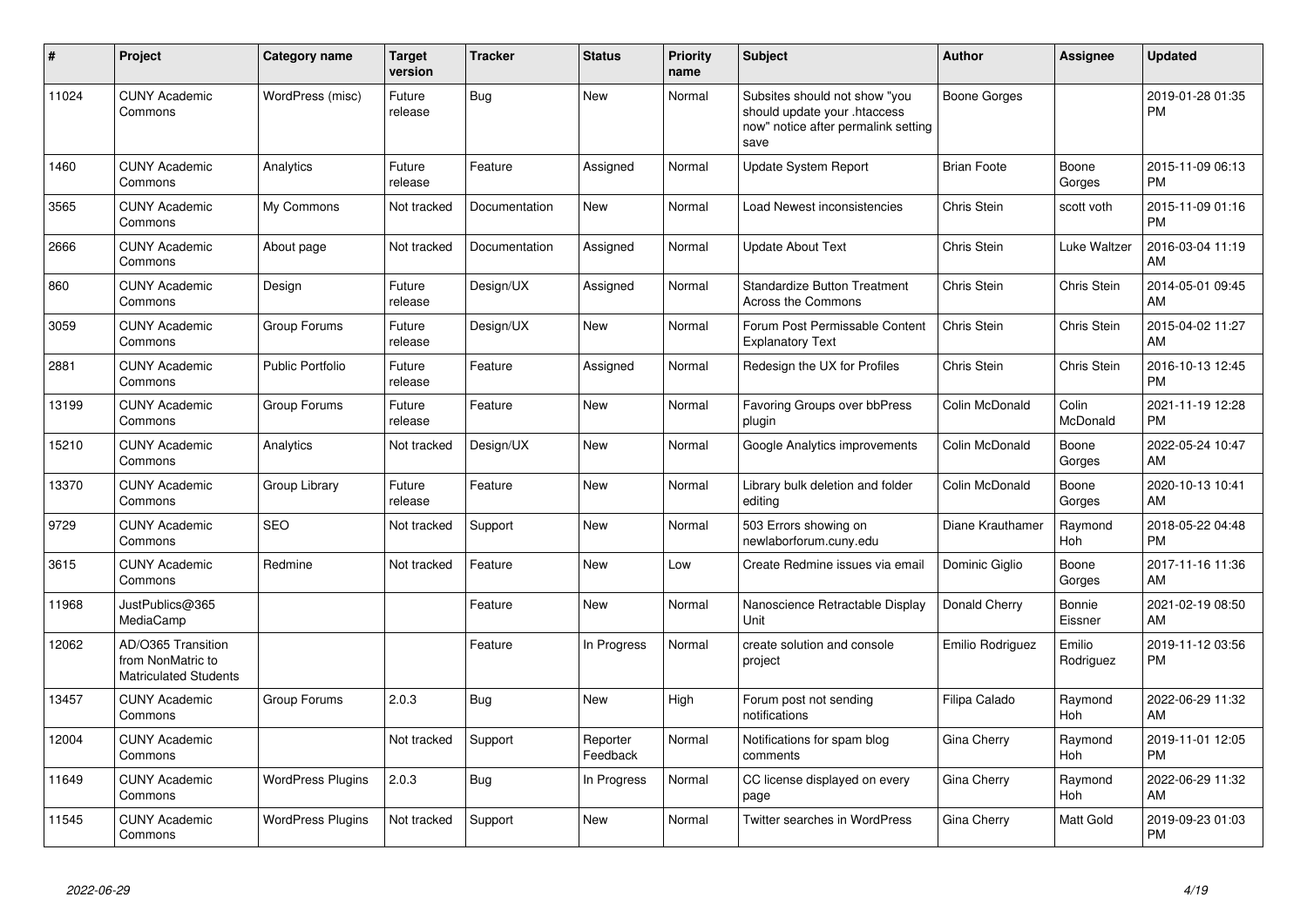| #     | Project                         | <b>Category name</b>     | <b>Target</b><br>version | <b>Tracker</b> | <b>Status</b>        | Priority<br>name | <b>Subject</b>                                                               | <b>Author</b> | Assignee            | <b>Updated</b>                |
|-------|---------------------------------|--------------------------|--------------------------|----------------|----------------------|------------------|------------------------------------------------------------------------------|---------------|---------------------|-------------------------------|
| 14842 | <b>CUNY Academic</b><br>Commons |                          | Not tracked              | Support        | Reporter<br>Feedback | Normal           | Question about widgets and block<br>editor                                   | Gina Cherry   |                     | 2021-10-06 03:01<br><b>PM</b> |
| 3473  | <b>CUNY Academic</b><br>Commons | User Experience          | Future<br>release        | Feature        | Assigned             | Normal           | Commons profile: Add help info<br>about "Positions" replacing "title"        | Keith Miyake  | Samantha<br>Raddatz | 2015-11-09 02:28<br><b>PM</b> |
| 6755  | <b>CUNY Academic</b><br>Commons | WordPress (misc)         | Future<br>release        | Bug            | New                  | Normal           | Cannot Deactivate Plugin                                                     | Laura Kane    |                     | 2016-11-16 01:12<br><b>PM</b> |
| 11789 | <b>CUNY Academic</b><br>Commons | Courses                  | Future<br>release        | Feature        | <b>New</b>           | Normal           | Ability to remove item from<br>Courses list                                  | Laurie Hurson | Sonja Leix          | 2019-09-24 12:28<br><b>PM</b> |
| 14787 | <b>CUNY Academic</b><br>Commons | Plugin Packages          | Future<br>release        | Feature        | New                  | Normal           | Creating a "Design" plugin<br>package                                        | Laurie Hurson | scott voth          | 2022-04-27 04:56<br><b>PM</b> |
| 12484 | <b>CUNY Academic</b><br>Commons |                          | Not tracked              | Support        | Reporter<br>Feedback | Normal           | Sign up Code for COIL Course<br>starting in March                            | Laurie Hurson | Matt Gold           | 2020-03-02 02:26<br><b>PM</b> |
| 11879 | <b>CUNY Academic</b><br>Commons |                          | Not tracked              | <b>Bug</b>     | <b>New</b>           | Normal           | Hypothesis comments appearing<br>on multiple, different pdfs across<br>blogs | Laurie Hurson | Laurie Hurson       | 2019-09-19 02:39<br><b>PM</b> |
| 14475 | <b>CUNY Academic</b><br>Commons |                          | Not tracked              | Publicity      | New                  | Normal           | OER Showcase Page                                                            | Laurie Hurson | Laurie Hurson       | 2021-09-14 10:46<br>AM        |
| 12446 | <b>CUNY Academic</b><br>Commons | Groups (misc)            | Future<br>release        | Feature        | Reporter<br>Feedback | Normal           | Toggle default site to group forum<br>posting                                | Laurie Hurson | Laurie Hurson       | 2020-03-10 11:57<br>AM        |
| 14504 | <b>CUNY Academic</b><br>Commons |                          | Not tracked              | Publicity      | Reporter<br>Feedback | Normal           | Adding showcases to home page<br>menu                                        | Laurie Hurson | Boone<br>Gorges     | 2022-01-19 03:26<br><b>PM</b> |
| 12438 | <b>CUNY Academic</b><br>Commons | Courses                  | Not tracked              | Bug            | New                  | Normal           | Site appearing twice                                                         | Laurie Hurson | Boone<br>Gorges     | 2020-02-18 01:34<br><b>PM</b> |
| 16199 | <b>CUNY Academic</b><br>Commons | <b>Directories</b>       | 2.0.3                    | <b>Bug</b>     | New                  | Normal           | Removed "Semester" Filter from<br><b>Courses Directory</b>                   | Laurie Hurson | Boone<br>Gorges     | 2022-06-29 11:32<br>AM        |
| 9289  | <b>CUNY Academic</b><br>Commons | <b>WordPress Plugins</b> | Future<br>release        | <b>Bug</b>     | Reporter<br>Feedback | Normal           | <b>Email Users Plugin</b>                                                    | Laurie Hurson | Boone<br>Gorges     | 2018-10-24 12:34<br><b>PM</b> |
| 12121 | <b>CUNY Academic</b><br>Commons | <b>WordPress Plugins</b> | 2.0.3                    | Feature        | Reporter<br>Feedback | Normal           | Embedding H5P Iframes on<br><b>Commons Site</b>                              | Laurie Hurson | Boone<br>Gorges     | 2022-06-29 11:32<br>AM        |
| 11131 | <b>CUNY Academic</b><br>Commons |                          | Future<br>release        | Feature        | Reporter<br>Feedback | Normal           | <b>Image Annotation Plugins</b>                                              | Laurie Hurson |                     | 2019-02-26 11:33<br>AM        |
| 12328 | <b>CUNY Academic</b><br>Commons |                          | Not tracked              | Support        | <b>New</b>           | Normal           | Sign up Code for Non-CUNY<br>Faculty                                         | Laurie Hurson |                     | 2020-01-28 10:25<br>AM        |
| 14538 | <b>CUNY Academic</b><br>Commons |                          | Not tracked              | Support        | Reporter<br>Feedback | Normal           | <b>Weebly To Commons</b>                                                     | Laurie Hurson |                     | 2021-09-14 10:47<br>AM        |
| 14936 | <b>CUNY Academic</b><br>Commons |                          |                          | <b>Bug</b>     | New                  | Normal           | Commons websites blocked by<br>SPS campus network                            | Laurie Hurson |                     | 2021-11-03 03:57<br><b>PM</b> |
| 14940 | <b>CUNY Academic</b><br>Commons |                          |                          | <b>Bug</b>     | <b>New</b>           | Normal           | Discrepancy between Commons<br>profile "sites" and actual # of sites         | Laurie Hurson |                     | 2021-11-08 11:09<br>AM        |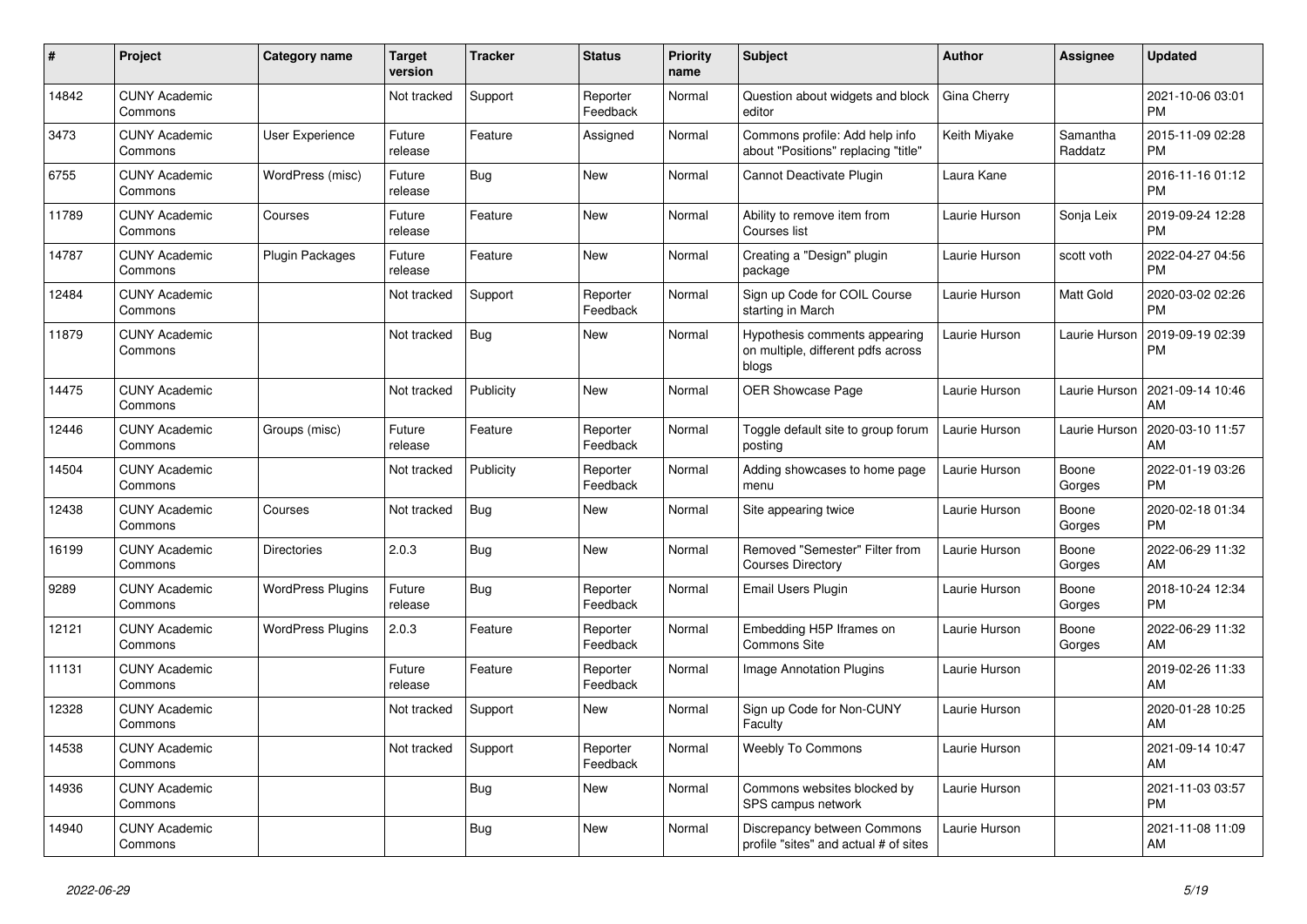| #     | Project                         | <b>Category name</b>     | <b>Target</b><br>version | <b>Tracker</b> | <b>Status</b>        | <b>Priority</b><br>name | <b>Subject</b>                                              | <b>Author</b> | <b>Assignee</b>     | <b>Updated</b>                |
|-------|---------------------------------|--------------------------|--------------------------|----------------|----------------------|-------------------------|-------------------------------------------------------------|---------------|---------------------|-------------------------------|
| 15176 | <b>CUNY Academic</b><br>Commons |                          | Not tracked              | Support        | Reporter<br>Feedback | Normal                  | Archiving Q Writing & Old<br>Wordpress Sites on the Commons | Laurie Hurson |                     | 2022-02-08 10:28<br>AM        |
| 15613 | <b>CUNY Academic</b><br>Commons |                          | 2.0.3                    | Feature        | Reporter<br>Feedback | Normal                  | Adding "Passster" plugin                                    | Laurie Hurson |                     | 2022-06-29 11:32<br>AM        |
| 15757 | <b>CUNY Academic</b><br>Commons |                          |                          | <b>Bug</b>     | <b>New</b>           | Normal                  | Members # do not match                                      | Laurie Hurson |                     | 2022-03-30 04:52<br><b>PM</b> |
| 15923 | <b>CUNY Academic</b><br>Commons |                          | Not tracked              | Feature        | Reporter<br>Feedback | Normal                  | <b>Bellows Plugin Adjustments</b>                           | Laurie Hurson |                     | 2022-04-20 10:10<br>AM        |
| 13650 | <b>CUNY Academic</b><br>Commons | Group Library            | Future<br>release        | Feature        | <b>New</b>           | Normal                  | Forum Attachments in Group<br>Library                       | Laurie Hurson |                     | 2021-11-19 12:30<br><b>PM</b> |
| 11843 | <b>CUNY Academic</b><br>Commons | WordPress (misc)         | Future<br>release        | Design/UX      | <b>New</b>           | Normal                  | Tweaking the Gutenberg Editor<br>Interface                  | Laurie Hurson |                     | 2022-04-26 12:00<br><b>PM</b> |
| 11415 | <b>CUNY Academic</b><br>Commons | <b>WordPress Plugins</b> | Not tracked              | <b>Bug</b>     | Reporter<br>Feedback | Normal                  | <b>Blog Subscriptions in Jetpack</b>                        | Laurie Hurson |                     | 2019-05-14 10:34<br>AM        |
| 9060  | <b>CUNY Academic</b><br>Commons | Commons In A Box         | Not tracked              | <b>Bug</b>     | Hold                 | Normal                  | Problems with CBox image library<br>/ upload                | Lisa Rhody    | Raymond<br>Hoh      | 2018-01-10 03:26<br><b>PM</b> |
| 2612  | <b>CUNY Academic</b><br>Commons |                          | Not tracked              | Publicity      | Assigned             | Normal                  | Pinterest site for the Commons                              | local admin   | Sarah<br>Morgano    | 2016-03-04 11:19<br>AM        |
| 2175  | <b>CUNY Academic</b><br>Commons | WordPress (misc)         | Not tracked              | Support        | Assigned             | Normal                  | Subscibe 2 vs. Jetpack<br>subscription options              | local admin   | Matt Gold           | 2016-01-26 04:58<br><b>PM</b> |
| 2325  | <b>CUNY Academic</b><br>Commons | BuddyPress (misc)        | Future<br>release        | Feature        | Assigned             | Low                     | Profile should have separate fields<br>for first/last names | local admin   | Boone<br>Gorges     | 2015-11-09 06:09<br><b>PM</b> |
| 2610  | <b>CUNY Academic</b><br>Commons | Group Invitations        | Future<br>release        | Feature        | Assigned             | Low                     | Request: Custom invitation<br>message to group invites      | local admin   | Boone<br>Gorges     | 2015-11-09 06:13<br><b>PM</b> |
| 5317  | <b>CUNY Academic</b><br>Commons | Group Blogs              | Not tracked              | <b>Bug</b>     | Reporter<br>Feedback | Normal                  | Notifications of New Post Didn't<br>Come                    | Luke Waltzer  | Samantha<br>Raddatz | 2016-03-21 10:41<br><b>PM</b> |
| 5225  | <b>CUNY Academic</b><br>Commons | Registration             | Future<br>release        | Feature        | Assigned             | Normal                  | On-boarding Issues                                          | Luke Waltzer  | Samantha<br>Raddatz | 2016-02-12 02:58<br><b>PM</b> |
| 6644  | <b>CUNY Academic</b><br>Commons |                          | Not tracked              | <b>Bug</b>     | Reporter<br>Feedback | High                    | White Screen at Login Pge                                   | Luke Waltzer  | Raymond<br>Hoh      | 2016-11-21 10:34<br><b>PM</b> |
| 7928  | <b>CUNY Academic</b><br>Commons | Group Forums             | Not tracked              | Bug            | <b>New</b>           | Normal                  | Duplicate Forum post                                        | Luke Waltzer  | Raymond<br>Hoh      | 2017-04-11 09:27<br><b>PM</b> |
| 13430 | <b>CUNY Academic</b><br>Commons | Reply By Email           | Not tracked              | Bug            | New                  | Normal                  | Delay in RBE                                                | Luke Waltzer  | Raymond<br>Hoh      | 2020-10-13 11:16<br>AM        |
| 7624  | <b>CUNY Academic</b><br>Commons | BuddyPress (misc)        | Future<br>release        | Design/UX      | <b>New</b>           | Normal                  | <b>BP</b> Notifications                                     | Luke Waltzer  | Paige Dupont        | 2017-02-08 10:43<br><b>PM</b> |
| 6392  | <b>CUNY Academic</b><br>Commons | Group Forums             | Future<br>release        | Design/UX      | Assigned             | Low                     | <b>Composition/Preview Panes in</b><br>Forum Posts          | Luke Waltzer  | Paige Dupont        | 2016-10-21 04:26<br><b>PM</b> |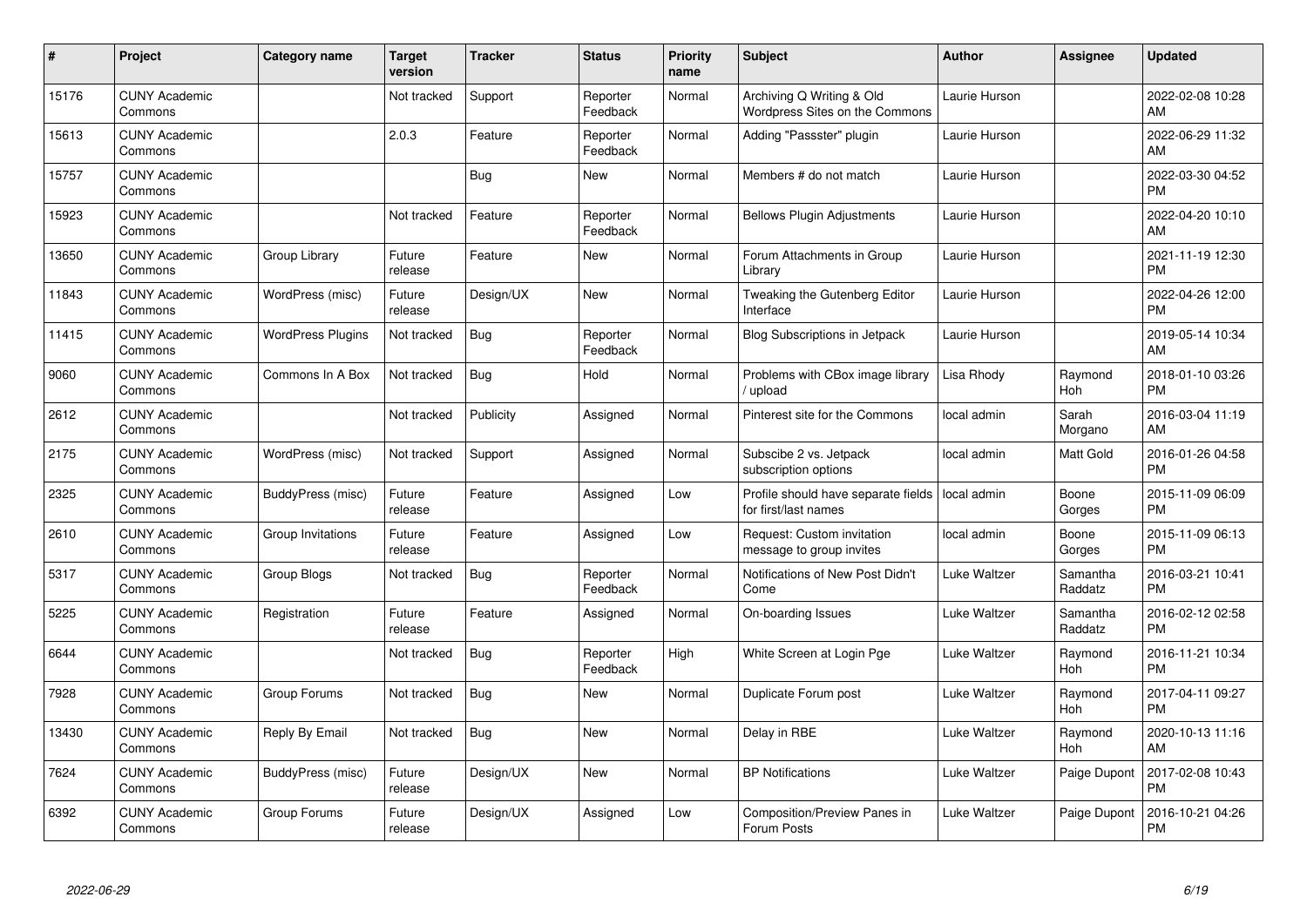| #     | Project                         | Category name             | <b>Target</b><br>version | <b>Tracker</b> | <b>Status</b>        | <b>Priority</b><br>name | <b>Subject</b>                                                                                                                                        | Author          | Assignee            | <b>Updated</b>                |
|-------|---------------------------------|---------------------------|--------------------------|----------------|----------------------|-------------------------|-------------------------------------------------------------------------------------------------------------------------------------------------------|-----------------|---------------------|-------------------------------|
| 6078  | <b>CUNY Academic</b><br>Commons | <b>Blogs (BuddyPress)</b> | Future<br>release        | Feature        | <b>New</b>           | Normal                  | <b>Explore Adding Network Blog</b><br>Metadata Plugin                                                                                                 | Luke Waltzer    | Luke Waltzer        | 2016-10-11 10:29<br><b>PM</b> |
| 5268  | <b>CUNY Academic</b><br>Commons | Group Forums              | Future<br>release        | <b>Bug</b>     | Assigned             | Normal                  | Long-time to post to multiple<br>groups                                                                                                               | Luke Waltzer    | Daniel Jones        | 2016-09-07 06:31<br><b>PM</b> |
| 8835  | <b>CUNY Academic</b><br>Commons | Blogs (BuddyPress)        | Future<br>release        | Feature        | <b>New</b>           | Normal                  | Extend cuny.is shortlinks to sites                                                                                                                    | Luke Waltzer    | Boone<br>Gorges     | 2022-04-26 11:59<br>AM        |
| 6389  | <b>CUNY Academic</b><br>Commons | <b>BuddyPress Docs</b>    | Future<br>release        | Feature        | <b>New</b>           | Low                     | Make Discussion Area Visible<br>When Editing a Doc                                                                                                    | Luke Waltzer    | Boone<br>Gorges     | 2016-10-21 04:16<br><b>PM</b> |
| 9895  | <b>CUNY Academic</b><br>Commons | Onboarding                | Future<br>release        | Feature        | Assigned             | Normal                  | Add "Accept Invitation"<br>link/button/function to Group<br>and/or Site invitation emails?                                                            | Luke Waltzer    | Boone<br>Gorges     | 2018-06-07 12:42<br><b>PM</b> |
| 7981  | <b>CUNY Academic</b><br>Commons | Social Paper              | Future<br>release        | <b>Bug</b>     | <b>New</b>           | Normal                  | Social Paper comments should<br>not go to spam                                                                                                        | Luke Waltzer    | Boone<br>Gorges     | 2018-04-16 03:52<br><b>PM</b> |
| 9211  | <b>CUNY Academic</b><br>Commons | <b>WordPress Plugins</b>  | Future<br>release        | Support        | Reporter<br>Feedback | Normal                  | Auto-Role Setting in Forum Plugin<br><b>Causing Some Confusion</b>                                                                                    | Luke Waltzer    | Boone<br>Gorges     | 2018-03-13 11:44<br>AM        |
| 6356  | <b>CUNY Academic</b><br>Commons | <b>WordPress Plugins</b>  | Future<br>release        | Bug            | Reporter<br>Feedback | Low                     | Should Subscribe2 be<br>deprecated?                                                                                                                   | Luke Waltzer    |                     | 2017-03-20 12:20<br><b>PM</b> |
| 7828  | <b>CUNY Academic</b><br>Commons |                           | Not tracked              | Feature        | Assigned             | Normal                  | Theme Assessment 2017                                                                                                                                 | Margaret Galvan | Margaret<br>Galvan  | 2017-05-02 10:41<br><b>PM</b> |
| 8211  | <b>CUNY Academic</b><br>Commons | <b>WordPress Themes</b>   | Future<br>release        | Feature        | New                  | Normal                  | Theme Suggestions: Material<br>Design-Inspired Themes                                                                                                 | Margaret Galvan | Margaret<br>Galvan  | 2017-08-07 02:48<br><b>PM</b> |
| 8078  | <b>CUNY Academic</b><br>Commons | <b>WordPress Plugins</b>  | Future<br>release        | System Upgrade | Assigned             | Normal                  | <b>CommentPress Updates</b>                                                                                                                           | Margaret Galvan | Christian<br>Wach   | 2017-05-08 03:49<br><b>PM</b> |
| 5050  | <b>CUNY Academic</b><br>Commons | Social Paper              | Future<br>release        | Feature        | <b>New</b>           | Low                     | Making comments visible in SP<br>editing mode (SP suggestion #1)                                                                                      | Marilyn Weber   | Samantha<br>Raddatz | 2019-09-17 11:10<br><b>PM</b> |
| 5053  | <b>CUNY Academic</b><br>Commons | Social Paper              | Future<br>release        | Feature        | <b>New</b>           | Low                     | Scrollable menu to add readers<br>(SP suggestion #4)                                                                                                  | Marilyn Weber   | Samantha<br>Raddatz | 2016-04-21 05:21<br><b>PM</b> |
| 5058  | <b>CUNY Academic</b><br>Commons | Social Paper              | Future<br>release        | Feature        | <b>New</b>           | Low                     | Can there be a clearer signal that<br>even when comments have<br>already been made you add<br>comments by clicking on the side?<br>(SP suggestion #5) | Marilyn Weber   | Samantha<br>Raddatz | 2016-02-11 10:24<br><b>PM</b> |
| 5397  | <b>CUNY Academic</b><br>Commons | Social Paper              | Future<br>release        | Feature        | <b>New</b>           | Normal                  | frustrating to have to<br>enable/disable in SP                                                                                                        | Marilyn Weber   | Samantha<br>Raddatz | 2016-04-20 03:39<br><b>PM</b> |
| 11149 | <b>CUNY Academic</b><br>Commons |                           | Not tracked              | Support        | Reporter<br>Feedback | Normal                  | comments getting blocked                                                                                                                              | Marilyn Weber   | Raymond<br>Hoh      | 2019-03-26 11:40<br>AM        |
| 13286 | <b>CUNY Academic</b><br>Commons |                           | Not tracked              | Support        | New                  | Normal                  | problem connecting with<br>WordPress app                                                                                                              | Marilyn Weber   | Raymond<br>Hoh      | 2020-09-08 11:16<br>AM        |
| 16110 | <b>CUNY Academic</b><br>Commons |                           |                          | Support        | Reporter<br>Feedback | Normal                  | remove Creative Commons<br>license from pages?                                                                                                        | Marilyn Weber   | Raymond<br>Hoh      | 2022-05-17 06:11<br><b>PM</b> |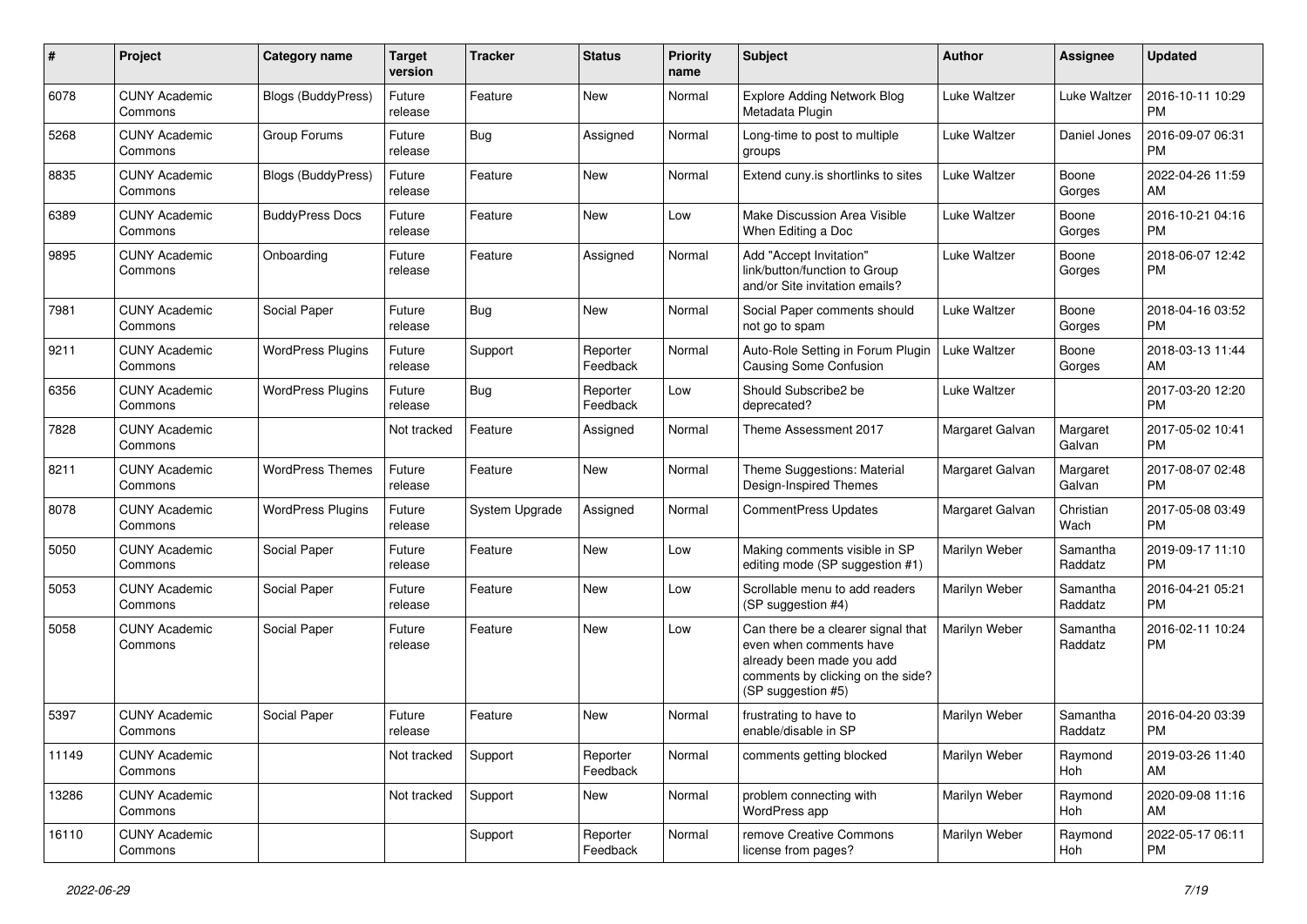| #     | Project                         | <b>Category name</b>       | Target<br>version | <b>Tracker</b> | <b>Status</b>        | <b>Priority</b><br>name | <b>Subject</b>                                                      | <b>Author</b> | <b>Assignee</b>     | <b>Updated</b>                |
|-------|---------------------------------|----------------------------|-------------------|----------------|----------------------|-------------------------|---------------------------------------------------------------------|---------------|---------------------|-------------------------------|
| 11971 | <b>CUNY Academic</b><br>Commons | <b>Email Notifications</b> | Future<br>release | <b>Bug</b>     | Reporter<br>Feedback | Low                     | Pictures obscured in emailed post<br>notifications                  | Marilyn Weber | Raymond<br>Hoh      | 2019-11-21 01:14<br><b>PM</b> |
| 13328 | <b>CUNY Academic</b><br>Commons | Group Forums               | Not tracked       | Bug            | Reporter<br>Feedback | Normal                  | cross-posting in two related<br>groups                              | Marilyn Weber | Raymond<br>Hoh      | 2020-09-15 10:39<br><b>PM</b> |
| 5282  | <b>CUNY Academic</b><br>Commons | Social Paper               | Future<br>release | <b>Bug</b>     | <b>New</b>           | Normal                  | Replying via email directs to paper<br>but not individual comment.  | Marilyn Weber | Raymond<br>Hoh      | 2016-03-02 01:48<br><b>PM</b> |
| 12741 | <b>CUNY Academic</b><br>Commons | <b>WordPress Plugins</b>   | Not tracked       | Support        | Reporter<br>Feedback | Normal                  | Tableau Public Viz Block                                            | Marilyn Weber | Raymond<br>Hoh      | 2020-05-12 11:00<br>AM        |
| 8607  | <b>CUNY Academic</b><br>Commons |                            | Not tracked       | Support        | <b>New</b>           | Normal                  | Paypal?                                                             | Marilyn Weber | Matt Gold           | 2018-05-15 01:37<br><b>PM</b> |
| 12382 | <b>CUNY Academic</b><br>Commons | Membership                 | Not tracked       | Support        | <b>New</b>           | Normal                  | Email request change                                                | Marilyn Weber | Marilyn<br>Weber    | 2020-02-06 12:56<br><b>PM</b> |
| 9835  | <b>CUNY Academic</b><br>Commons | Group Forums               | Future<br>release | Bug            | Assigned             | Normal                  | add a "like" function?                                              | Marilyn Weber | <b>Erik Trainer</b> | 2018-06-05 01:49<br><b>PM</b> |
| 9207  | <b>CUNY Academic</b><br>Commons |                            | Future<br>release | Support        | Reporter<br>Feedback | Normal                  | display dashboards made in<br>Tableau?                              | Marilyn Weber | Boone<br>Gorges     | 2018-04-10 10:42<br>AM        |
| 5052  | <b>CUNY Academic</b><br>Commons | Social Paper               | Future<br>release | Feature        | <b>New</b>           | Low                     | Sentence by sentence or line by<br>line comments (SP suggestion #3) | Marilyn Weber | Boone<br>Gorges     | 2016-02-11 10:24<br><b>PM</b> |
| 10657 | <b>CUNY Academic</b><br>Commons |                            | Not tracked       | Support        | Reporter<br>Feedback | Normal                  | child theme problems                                                | Marilyn Weber |                     | 2018-11-08 01:19<br><b>PM</b> |
| 11509 | <b>CUNY Academic</b><br>Commons |                            | Not tracked       | Support        | Reporter<br>Feedback | Normal                  | deleted Page causing a Menu<br>problem?                             | Marilyn Weber |                     | 2019-06-04 09:54<br>AM        |
| 11519 | <b>CUNY Academic</b><br>Commons |                            | Not tracked       | Support        | Assigned             | Normal                  | comment option not appearing                                        | Marilyn Weber |                     | 2019-09-24 10:28<br>AM        |
| 11771 | <b>CUNY Academic</b><br>Commons |                            | Not tracked       | Support        | Reporter<br>Feedback | Normal                  | post displays in sections                                           | Marilyn Weber |                     | 2019-08-20 10:34<br>AM        |
| 11787 | <b>CUNY Academic</b><br>Commons |                            | Not tracked       | Support        | Reporter<br>Feedback | Normal                  | automated comments notifications<br>on ZenDesk                      | Marilyn Weber |                     | 2019-08-26 06:18<br><b>PM</b> |
| 11848 | <b>CUNY Academic</b><br>Commons |                            | Not tracked       | Support        | Hold                 | Normal                  | a Dean of Faculty wants to share<br>a large file                    | Marilyn Weber |                     | 2019-09-24 08:44<br>AM        |
| 12352 | <b>CUNY Academic</b><br>Commons |                            | Not tracked       | Support        | New                  | Normal                  | "posts list" page builder block<br>option                           | Marilyn Weber |                     | 2020-02-03 01:29<br><b>PM</b> |
| 13034 | <b>CUNY Academic</b><br>Commons |                            | Not tracked       | Support        | Reporter<br>Feedback | Normal                  | a site is asking people to join the<br>Commons to get a download    | Marilyn Weber |                     | 2020-07-12 07:23<br>AM        |
| 13255 | <b>CUNY Academic</b><br>Commons |                            | Not tracked       | Support        | Reporter<br>Feedback | Normal                  | Accessibility problems                                              | Marilyn Weber |                     | 2020-09-01 05:48<br><b>PM</b> |
| 13912 | <b>CUNY Academic</b><br>Commons |                            | Not tracked       | Feature        | Hold                 | Low                     | posting "missed schedule"                                           | Marilyn Weber |                     | 2021-02-23 10:46<br>AM        |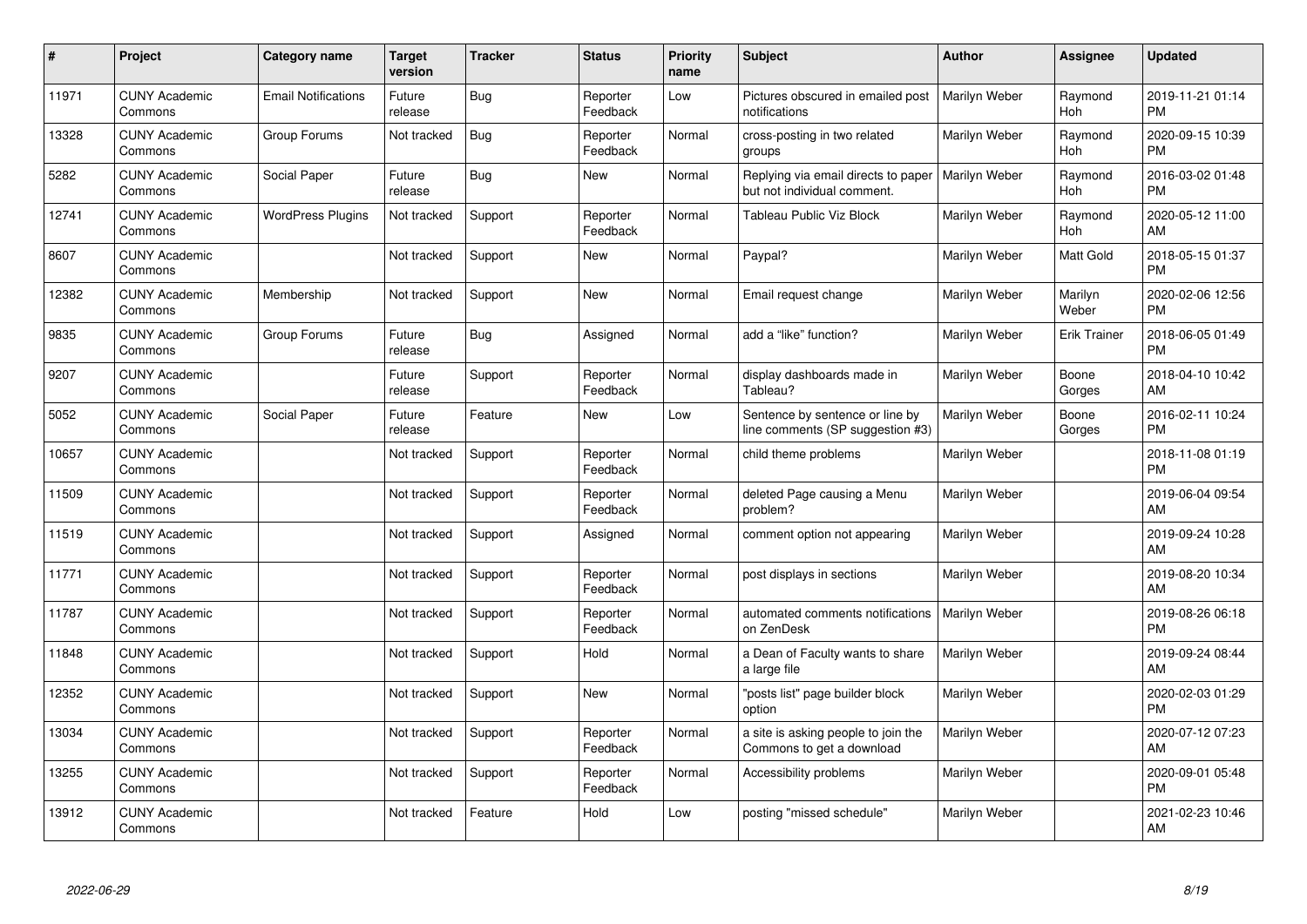| $\#$  | Project                         | Category name              | <b>Target</b><br>version | <b>Tracker</b> | <b>Status</b>        | <b>Priority</b><br>name | <b>Subject</b>                                                    | <b>Author</b> | <b>Assignee</b> | <b>Updated</b>                |
|-------|---------------------------------|----------------------------|--------------------------|----------------|----------------------|-------------------------|-------------------------------------------------------------------|---------------|-----------------|-------------------------------|
| 14398 | <b>CUNY Academic</b><br>Commons |                            | Not tracked              | Support        | Reporter<br>Feedback | Normal                  | Events plug-in notification problem                               | Marilyn Weber |                 | 2021-05-11 11:21<br>AM        |
| 14784 | <b>CUNY Academic</b><br>Commons |                            |                          | Support        | Reporter<br>Feedback | Normal                  | User report of logo problem when<br>using Customizer theme        | Marilyn Weber |                 | 2021-09-17 10:25<br>AM        |
| 14900 | <b>CUNY Academic</b><br>Commons |                            | Not tracked              | Support        | Reporter<br>Feedback | Normal                  | previous theme?                                                   | Marilyn Weber |                 | 2021-10-25 10:31<br>AM        |
| 15045 | <b>CUNY Academic</b><br>Commons |                            |                          | Support        | New                  | Normal                  | no result for KCeL in the search<br>box on the commons            | Marilyn Weber |                 | 2021-12-10 11:29<br>AM        |
| 15169 | <b>CUNY Academic</b><br>Commons |                            | 2.0.3                    | Support        | Reporter<br>Feedback | Normal                  | new Prelude website zipfiles for<br>custom theme and other files. | Marilyn Weber |                 | 2022-06-29 11:32<br>AM        |
| 15260 | <b>CUNY Academic</b><br>Commons |                            |                          | Support        | Reporter<br>Feedback | Normal                  | Diacritical markings   European<br>Stages                         | Marilyn Weber |                 | 2022-02-04 08:16<br>AM        |
| 15370 | <b>CUNY Academic</b><br>Commons |                            |                          | Support        | Reporter<br>Feedback | Normal                  | All-in-One Event Calendar?                                        | Marilyn Weber |                 | 2022-02-17 11:03<br>AM        |
| 15565 | <b>CUNY Academic</b><br>Commons |                            |                          | Support        | New                  | Normal                  | Events - send updates to an email<br>listserv                     | Marilyn Weber |                 | 2022-03-10 01:06<br><b>PM</b> |
| 15655 | <b>CUNY Academic</b><br>Commons |                            | 2.0.3                    | Support        | Reporter<br>Feedback | Normal                  | Event Aggregator plugin?                                          | Marilyn Weber |                 | 2022-06-29 11:32<br>AM        |
| 15685 | <b>CUNY Academic</b><br>Commons |                            |                          | Support        | New                  | High                    | problem with chrome?                                              | Marilyn Weber |                 | 2022-04-25 03:40<br><b>PM</b> |
| 15816 | <b>CUNY Academic</b><br>Commons |                            | Not tracked              | Support        | <b>New</b>           | Normal                  | slow loading at SPS                                               | Marilyn Weber |                 | 2022-04-05 01:26<br><b>PM</b> |
| 16099 | <b>CUNY Academic</b><br>Commons |                            |                          | Support        | Reporter<br>Feedback | Normal                  | request for Newsletter Glue                                       | Marilyn Weber |                 | 2022-05-13 12:14<br><b>PM</b> |
| 12350 | <b>CUNY Academic</b><br>Commons | <b>Blogs (BuddyPress)</b>  | Not tracked              | Support        | Reporter<br>Feedback | Normal                  | URL creation problem                                              | Marilyn Weber |                 | 2020-02-03 11:27<br>AM        |
| 5992  | <b>CUNY Academic</b><br>Commons | <b>Email Notifications</b> | Future<br>release        | Feature        | New                  | Normal                  | Changing the From line of<br>autogenerated blog emails            | Marilyn Weber |                 | 2018-09-27 05:19<br><b>PM</b> |
| 10273 | <b>CUNY Academic</b><br>Commons | Registration               | Not tracked              | Support        | Reporter<br>Feedback | Normal                  | users combining CF and campus<br>address                          | Marilyn Weber |                 | 2019-09-18 10:58<br>AM        |
| 5199  | <b>CUNY Academic</b><br>Commons | Social Paper               | Future<br>release        | Feature        | New                  | Normal                  | add tables to the SP editor                                       | Marilyn Weber |                 | 2016-10-24 11:27<br>AM        |
| 5205  | <b>CUNY Academic</b><br>Commons | Social Paper               | Future<br>release        | Feature        | New                  | Normal                  | Social Paper folders                                              | Marilyn Weber |                 | 2016-02-11 10:24<br><b>PM</b> |
| 13975 | <b>CUNY Academic</b><br>Commons | Social Paper               | Not tracked              | Support        | Reporter<br>Feedback | Normal                  | can't approve comments on Social<br>Paper paper                   | Marilyn Weber |                 | 2021-02-12 09:33<br>AM        |
| 14074 | <b>CUNY Academic</b><br>Commons | WordPress (misc)           | Not tracked              | Support        | Reporter<br>Feedback | Normal                  | page password protection problem                                  | Marilyn Weber |                 | 2021-03-02 11:03<br>AM        |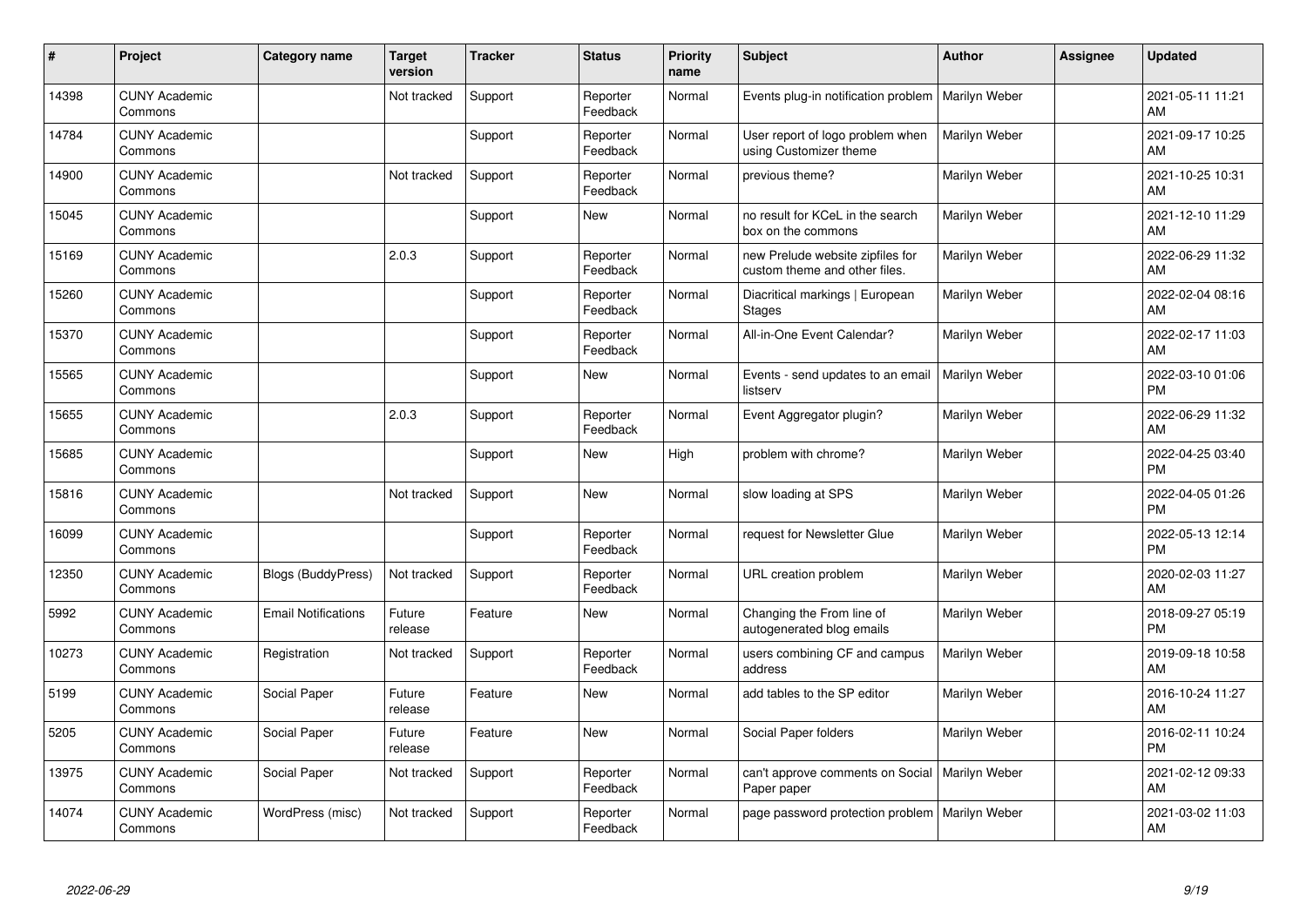| #     | Project                         | Category name            | Target<br>version | <b>Tracker</b> | <b>Status</b>        | Priority<br>name | <b>Subject</b>                                                                                | <b>Author</b>      | <b>Assignee</b>     | <b>Updated</b>                |
|-------|---------------------------------|--------------------------|-------------------|----------------|----------------------|------------------|-----------------------------------------------------------------------------------------------|--------------------|---------------------|-------------------------------|
| 12360 | <b>CUNY Academic</b><br>Commons | <b>WordPress Themes</b>  | Not tracked       | <b>Bug</b>     | Reporter<br>Feedback | Normal           | site just says "DANTE We are<br>currently in maintenance mode,<br>please check back shortly." | Marilyn Weber      |                     | 2020-02-04 12:13<br><b>PM</b> |
| 14911 | <b>CUNY Academic</b><br>Commons | <b>WordPress Themes</b>  | Not tracked       | Support        | <b>New</b>           | Normal           | Twentytwentyone theme                                                                         | Marilyn Weber      |                     | 2021-10-28 10:37<br>AM        |
| 2571  | <b>NYCDH Community</b><br>Site  |                          |                   | Feature        | Assigned             | Normal           | Add Google custom search box to<br>homepage                                                   | <b>Mark Newton</b> | Raymond<br>Hoh      | 2013-05-18 07:49<br><b>PM</b> |
| 2574  | <b>NYCDH Community</b><br>Site  |                          |                   | Feature        | Assigned             | Normal           | Add Way to Upload Files to<br>Groups                                                          | <b>Mark Newton</b> | Raymond<br>Hoh      | 2013-05-18 07:46<br><b>PM</b> |
| 2573  | <b>NYCDH Community</b><br>Site  |                          |                   | Feature        | Reporter<br>Feedback | Normal           | Add dh_nyc twitter list feed to site                                                          | <b>Mark Newton</b> | <b>Matt Gold</b>    | 2013-05-16 11:42<br><b>PM</b> |
| 2576  | <b>NYCDH Community</b><br>Site  |                          |                   | <b>Bug</b>     | Hold                 | Low              | Test Next Button in Javascript<br><b>Tutorial Under Activities</b>                            | <b>Mark Newton</b> | Alex Gil            | 2013-05-18 02:55<br><b>PM</b> |
| 2577  | <b>NYCDH Community</b><br>Site  |                          |                   | Feature        | Assigned             | Low              | Investigate Potential to Add Links<br>to the Forum                                            | <b>Mark Newton</b> | Alex Gil            | 2013-05-16 09:40<br><b>PM</b> |
| 10262 | <b>CUNY Academic</b><br>Commons |                          | Not tracked       | <b>Bug</b>     | Reporter<br>Feedback | Normal           | Newsletter Plugin: Broken Image<br>at Bottom of All Newsletters                               | Mark Webb          | Raymond<br>Hoh      | 2018-08-30 05:17<br><b>PM</b> |
| 10678 | <b>CUNY Academic</b><br>Commons |                          | Not tracked       | <b>Bug</b>     | Reporter<br>Feedback | High             | Newsletter Plugin Not Sending<br><b>Out Newsletters</b>                                       | Mark Webb          | Boone<br>Gorges     | 2019-09-16 09:38<br>PM.       |
| 11120 | <b>CUNY Academic</b><br>Commons | <b>WordPress Plugins</b> | Not tracked       | <b>Bug</b>     | Reporter<br>Feedback | Normal           | Events Manager Events Not<br>Showing Up                                                       | Mark Webb          |                     | 2019-02-27 04:10<br><b>PM</b> |
| 10769 | <b>CUNY Academic</b><br>Commons | <b>WordPress Themes</b>  | Not tracked       | <b>Bug</b>     | Reporter<br>Feedback | Normal           | 2011 Theme Sidebar                                                                            | Mark Webb          |                     | 2018-12-04 04:09<br><b>PM</b> |
| 5581  | <b>CUNY Academic</b><br>Commons | Analytics                | Future<br>release | Feature        | Assigned             | Normal           | Explore alternatives to Google<br>Analytics                                                   | Matt Gold          | Valerie<br>Townsend | 2020-04-17 03:12<br><b>PM</b> |
| 6426  | <b>CUNY Academic</b><br>Commons | Spam/Spam<br>Prevention  | Future<br>release | Feature        | Assigned             | Normal           | Force captcha on all comments?                                                                | <b>Matt Gold</b>   | <b>Tahir Butt</b>   | 2016-10-24 02:06<br><b>PM</b> |
| 3090  | <b>CUNY Academic</b><br>Commons | Twitter page             | Future<br>release | Feature        | Assigned             | Normal           | Prevent Retweets from showing<br>up on Commons twitter page                                   | Matt Gold          | <b>Tahir Butt</b>   | 2016-10-24 11:31<br>AM        |
| 5316  | <b>CUNY Academic</b><br>Commons | <b>User Experience</b>   | Future<br>release | Feature        | Assigned             | Normal           | Prompt user email address<br>updates                                                          | Matt Gold          | Stephen Real        | 2016-12-21 03:30<br>PM        |
| 4070  | <b>CUNY Academic</b><br>Commons | Analytics                | Not tracked       | Support        | Assigned             | Normal           | Request for JITP site analytics                                                               | Matt Gold          | Seth Persons        | 2016-02-23 03:09<br><b>PM</b> |
| 3524  | <b>CUNY Academic</b><br>Commons | Documentation            | Not tracked       | Documentation  | Assigned             | Normal           | Post describing all you can do<br>when starting up a new blog/group                           | Matt Gold          | scott voth          | 2014-10-04 12:56<br>PM        |
| 6115  | <b>CUNY Academic</b><br>Commons | Publicity                | Not tracked       | Feature        | Assigned             | Normal           | create digital signage for GC                                                                 | Matt Gold          | scott voth          | 2016-10-11 10:09<br><b>PM</b> |
| 636   | <b>CUNY Academic</b><br>Commons | WordPress (misc)         | Not tracked       | Support        | Assigned             | Normal           | Create Lynda.com-like Table of<br>Contents for Prospective Tutorial<br>Screencasts            | Matt Gold          | scott voth          | 2016-02-23 03:12<br><b>PM</b> |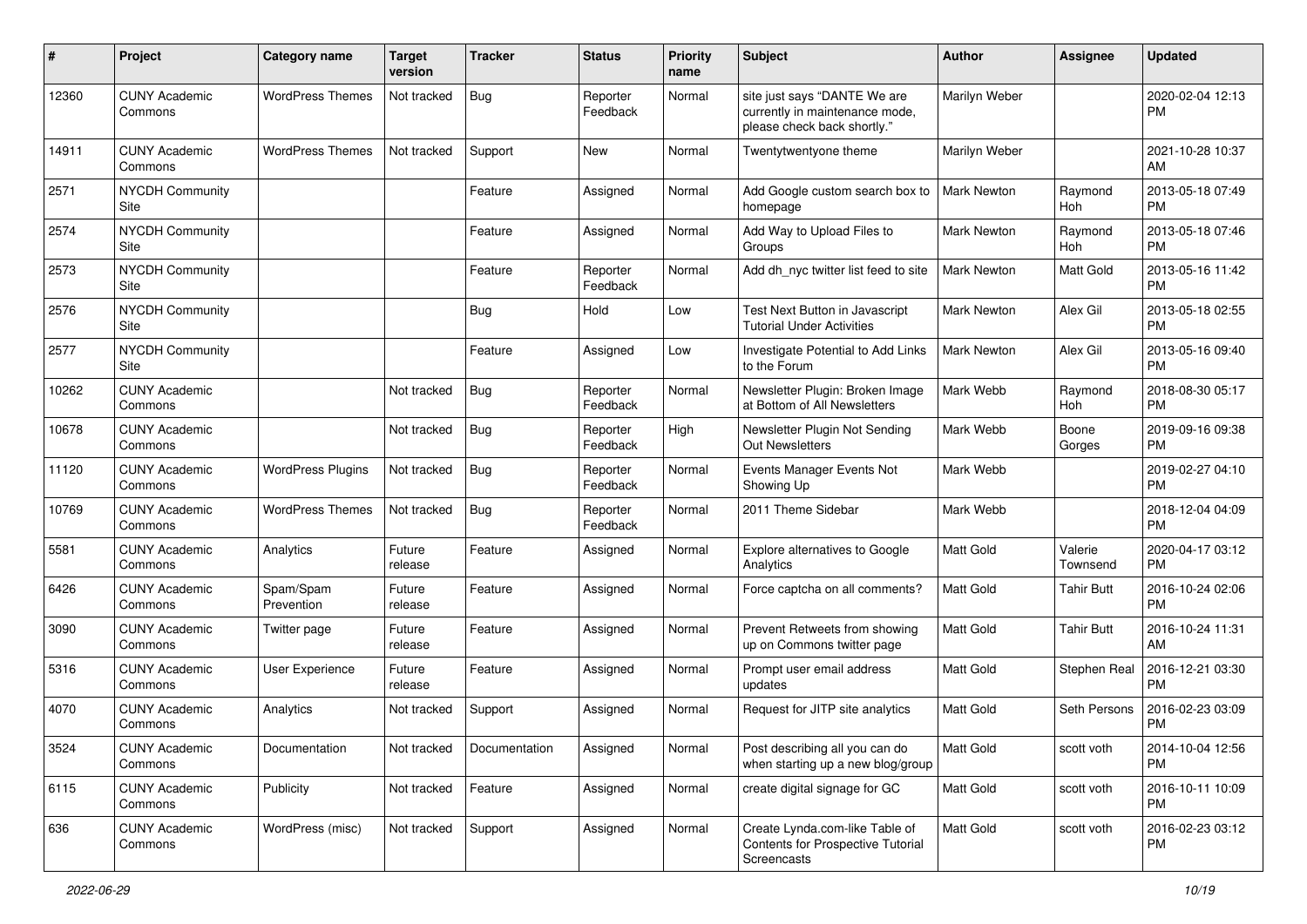| #     | Project                         | <b>Category name</b>       | <b>Target</b><br>version | <b>Tracker</b> | <b>Status</b>        | <b>Priority</b><br>name | <b>Subject</b>                                                                | <b>Author</b>    | <b>Assignee</b>     | <b>Updated</b>                |
|-------|---------------------------------|----------------------------|--------------------------|----------------|----------------------|-------------------------|-------------------------------------------------------------------------------|------------------|---------------------|-------------------------------|
| 4235  | <b>CUNY Academic</b><br>Commons |                            | Not tracked              | Design/UX      | Assigned             | Normal                  | Explore user experience around<br>comments on forum topics vs<br>docs         | Matt Gold        | Samantha<br>Raddatz | 2015-07-21 10:23<br>AM        |
| 310   | <b>CUNY Academic</b><br>Commons | BuddyPress (misc)          | Future<br>release        | Feature        | Assigned             | Low                     | <b>Friend Request Email</b>                                                   | <b>Matt Gold</b> | Samantha<br>Raddatz | 2015-11-09 05:08<br><b>PM</b> |
| 4027  | <b>CUNY Academic</b><br>Commons | Commons In A Box           | Not tracked              | Design/UX      | Assigned             | Normal                  | Usability review of CBOX update<br>procedures                                 | <b>Matt Gold</b> | Samantha<br>Raddatz | 2015-05-11 06:36<br><b>PM</b> |
| 653   | <b>CUNY Academic</b><br>Commons | Group Blogs                | Future<br>release        | Feature        | Assigned             | Normal                  | Redesign Integration of Groups<br>and Blogs                                   | <b>Matt Gold</b> | Samantha<br>Raddatz | 2015-11-09 05:40<br><b>PM</b> |
| 1456  | <b>CUNY Academic</b><br>Commons | Group Invitations          | Future<br>release        | Feature        | Reporter<br>Feedback | Low                     | Invite to Group Button from Profile<br>Field                                  | <b>Matt Gold</b> | Samantha<br>Raddatz | 2015-11-09 05:59<br><b>PM</b> |
| 4404  | <b>CUNY Academic</b><br>Commons | <b>Public Portfolio</b>    | Future<br>release        | Design/UX      | Assigned             | Normal                  | Change color of permissions info<br>on portfolio editing interface            | <b>Matt Gold</b> | Samantha<br>Raddatz | 2015-08-11 05:28<br><b>PM</b> |
| 4661  | <b>CUNY Academic</b><br>Commons | User Experience            | Future<br>release        | Bug            | Assigned             | Normal                  | <b>Simplify Events text</b>                                                   | Matt Gold        | Samantha<br>Raddatz | 2015-10-02 09:06<br><b>PM</b> |
| 1105  | <b>CUNY Academic</b><br>Commons | WordPress (misc)           | Future<br>release        | Feature        | Assigned             | Normal                  | Rephrase Blog Privacy Options                                                 | Matt Gold        | Samantha<br>Raddatz | 2015-11-09 06:19<br><b>PM</b> |
| 4986  | <b>CUNY Academic</b><br>Commons | ZenDesk                    | Not tracked              | Support        | Assigned             | Normal                  | Prepare documentation for<br>Zendesk re web widget                            | Matt Gold        | Samantha<br>Raddatz | 2016-02-25 03:09<br><b>PM</b> |
| 497   | <b>CUNY Academic</b><br>Commons | <b>WordPress Plugins</b>   | Future<br>release        | Feature        | Assigned             | Normal                  | Drag and Drop Ordering on<br>Gallery Post Plugin                              | <b>Matt Gold</b> | Ron Rennick         | 2015-11-09 06:18<br><b>PM</b> |
| 8992  | <b>NYCDH Community</b><br>Site  |                            |                          | Bug            | Assigned             | Normal                  | Multiple RBE error reports                                                    | <b>Matt Gold</b> | Raymond<br>Hoh      | 2017-12-11 05:43<br><b>PM</b> |
| 5691  | <b>CUNY Academic</b><br>Commons | <b>Blogs (BuddyPress)</b>  | Future<br>release        | <b>Bug</b>     | Assigned             | High                    | Differing numbers on Sites display                                            | <b>Matt Gold</b> | Raymond<br>Hoh      | 2016-06-13 01:37<br><b>PM</b> |
| 333   | <b>CUNY Academic</b><br>Commons | <b>Email Notifications</b> | Future<br>release        | Feature        | Assigned             | Low                     | Delay Forum Notification Email<br>Delivery Until After Editing Period<br>Ends | Matt Gold        | Raymond<br>Hoh      | 2015-11-09 06:01<br><b>PM</b> |
| 5016  | <b>CUNY Academic</b><br>Commons | Events                     | Future<br>release        | Feature        | Assigned             | Low                     | Allow comments to be posted on<br>events                                      | <b>Matt Gold</b> | Raymond<br>Hoh      | 2019-03-01 02:23<br><b>PM</b> |
| 1192  | <b>CUNY Academic</b><br>Commons | <b>Group Files</b>         | Future<br>release        | Feature        | Assigned             | Low                     | When posting group files, allow<br>users to add a category without<br>saving  | Matt Gold        | Raymond<br>Hoh      | 2015-11-09 05:53<br><b>PM</b> |
| 10659 | <b>CUNY Academic</b><br>Commons | Group Forums               | Future<br>release        | Feature        | Assigned             | Normal                  | Post to multiple groups via email                                             | <b>Matt Gold</b> | Raymond<br>Hoh      | 2018-11-15 12:54<br>AM        |
| 7115  | <b>CUNY Academic</b><br>Commons | Groups (misc)              | Future<br>release        | Feature        | Reporter<br>Feedback | Normal                  | make licensing info clear during<br>group creation                            | Matt Gold        | Raymond<br>Hoh      | 2020-12-08 11:32<br>AM        |
| 6995  | <b>CUNY Academic</b><br>Commons | Home Page                  | Not tracked              | Bug            | Assigned             | Normal                  | member filter on homepage not<br>working                                      | Matt Gold        | Raymond<br>Hoh      | 2016-12-11 09:46<br><b>PM</b> |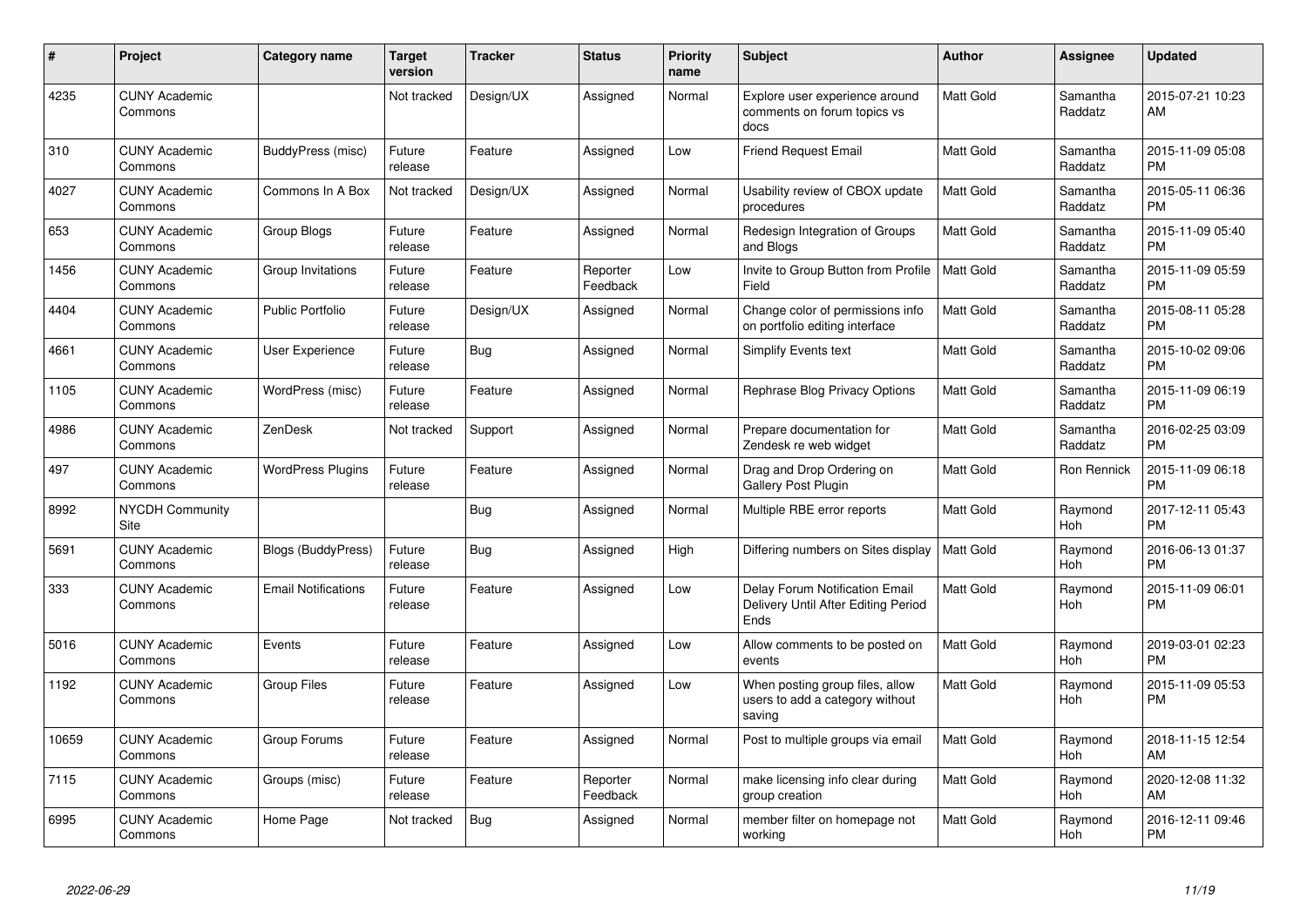| $\#$ | Project                         | <b>Category name</b>    | <b>Target</b><br>version | <b>Tracker</b> | <b>Status</b> | <b>Priority</b><br>name | <b>Subject</b>                                                                        | Author           | Assignee              | <b>Updated</b>                |
|------|---------------------------------|-------------------------|--------------------------|----------------|---------------|-------------------------|---------------------------------------------------------------------------------------|------------------|-----------------------|-------------------------------|
| 3517 | <b>CUNY Academic</b><br>Commons | My Commons              | Future<br>release        | Feature        | Assigned      | Normal                  | Mute/Unmute My Commons<br>updates                                                     | Matt Gold        | Raymond<br>Hoh        | 2015-11-09 01:19<br><b>PM</b> |
| 3536 | <b>CUNY Academic</b><br>Commons | My Commons              | Future<br>release        | Feature        | Assigned      | Normal                  | Infinite Scroll on My Commons<br>page                                                 | <b>Matt Gold</b> | Raymond<br>Hoh        | 2015-04-13 04:42<br><b>PM</b> |
| 3577 | <b>CUNY Academic</b><br>Commons | My Commons              | Future<br>release        | Design/UX      | Assigned      | Normal                  | Replies to items in My Commons                                                        | <b>Matt Gold</b> | Raymond<br>Hoh        | 2015-04-09 05:19<br><b>PM</b> |
| 3369 | <b>CUNY Academic</b><br>Commons | Reply By Email          | Not tracked              | Outreach       | Hold          | Normal                  | Release reply by email to WP<br>plugin directory                                      | <b>Matt Gold</b> | Raymond<br>Hoh        | 2016-03-01 12:46<br><b>PM</b> |
| 6671 | <b>CUNY Academic</b><br>Commons | Reply By Email          | Not tracked              | <b>Bug</b>     | Assigned      | Normal                  | 'Post too often" RBE error<br>message                                                 | <b>Matt Gold</b> | Raymond<br>Hoh        | 2016-11-11 09:55<br>AM        |
| 8976 | <b>CUNY Academic</b><br>Commons | Reply By Email          | Not tracked              | Feature        | Assigned      | Normal                  | Package RBE new topics posting?   Matt Gold                                           |                  | Raymond<br>Hoh        | 2017-12-04 02:34<br><b>PM</b> |
| 8991 | <b>CUNY Academic</b><br>Commons | Reply By Email          | Not tracked              | Bug            | Hold          | Normal                  | RBE duplicate email message<br>issue                                                  | <b>Matt Gold</b> | Raymond<br><b>Hoh</b> | 2018-02-18 08:53<br><b>PM</b> |
| 3662 | <b>CUNY Academic</b><br>Commons | <b>SEO</b>              | Future<br>release        | Feature        | Assigned      | Normal                  | Duplicate Content/SEO/Google<br>issues                                                | <b>Matt Gold</b> | Raymond<br>Hoh        | 2015-04-13 04:37<br><b>PM</b> |
| 8902 | <b>CUNY Academic</b><br>Commons | Design                  | Not tracked              | Feature        | Assigned      | Normal                  | Report back on research on<br><b>BuddyPress themes</b>                                | <b>Matt Gold</b> | Michael Smith         | 2017-11-10 12:31<br><b>PM</b> |
| 9015 | <b>CUNY Academic</b><br>Commons | Groups (misc)           | Not tracked              | Outreach       | Assigned      | Normal                  | Email group admins the email<br>addresses of their groups                             | <b>Matt Gold</b> | Matt Gold             | 2018-01-02 09:54<br>AM        |
| 370  | <b>CUNY Academic</b><br>Commons | Registration            | Future<br>release        | Feature        | Assigned      | High                    | <b>Guest Accounts</b>                                                                 | Matt Gold        | Matt Gold             | 2015-04-09 09:33<br><b>PM</b> |
| 8898 | <b>CUNY Academic</b><br>Commons | Social Paper            | Not tracked              | Feature        | Assigned      | Normal                  | Usage data on docs and social<br>paper                                                | <b>Matt Gold</b> | Matt Gold             | 2017-11-16 11:32<br>AM        |
| 3657 | <b>CUNY Academic</b><br>Commons | WordPress (misc)        | Not tracked              | Feature        | <b>New</b>    | Normal                  | Create alert for GC email<br>addresses                                                | <b>Matt Gold</b> | <b>Matt Gold</b>      | 2016-04-14 11:29<br><b>PM</b> |
| 8837 | <b>CUNY Academic</b><br>Commons |                         | Not tracked              | Feature        | Assigned      | Normal                  | Create a form to request info from<br>people requesting premium<br>themes and plugins | Matt Gold        | Marilyn<br>Weber      | 2017-11-14 03:35<br>PM        |
| 6298 | <b>CUNY Academic</b><br>Commons | User Experience         | Not tracked              | Design/UX      | Assigned      | Normal                  | Examine data from survey                                                              | <b>Matt Gold</b> | Margaret<br>Galvan    | 2016-10-14 12:16<br>PM.       |
| 5955 | <b>CUNY Academic</b><br>Commons | Outreach                | Future<br>release        | Feature        | Assigned      | Normal                  | Create auto-newsletter for<br>commons members                                         | Matt Gold        | Luke Waltzer          | 2016-08-30 10:34<br>AM        |
| 8666 | <b>CUNY Academic</b><br>Commons | Teaching                | Not tracked              | Documentation  | Assigned      | Normal                  | Create Teaching on the Commons   Matt Gold<br>Resource Page                           |                  | Laurie Hurson         | 2019-09-23 03:16<br><b>PM</b> |
| 940  | <b>CUNY Academic</b><br>Commons | Redmine                 | Future<br>release        | Feature        | Assigned      | Low                     | Communication with users after<br>releases                                            | <b>Matt Gold</b> | Dominic<br>Giglio     | 2012-09-09 04:36<br><b>PM</b> |
| 412  | <b>CUNY Academic</b><br>Commons | <b>WordPress Themes</b> | Future<br>release        | Feature        | Assigned      | Normal                  | <b>Featured Themes</b>                                                                | <b>Matt Gold</b> | Dominic<br>Giglio     | 2015-01-05 08:44<br><b>PM</b> |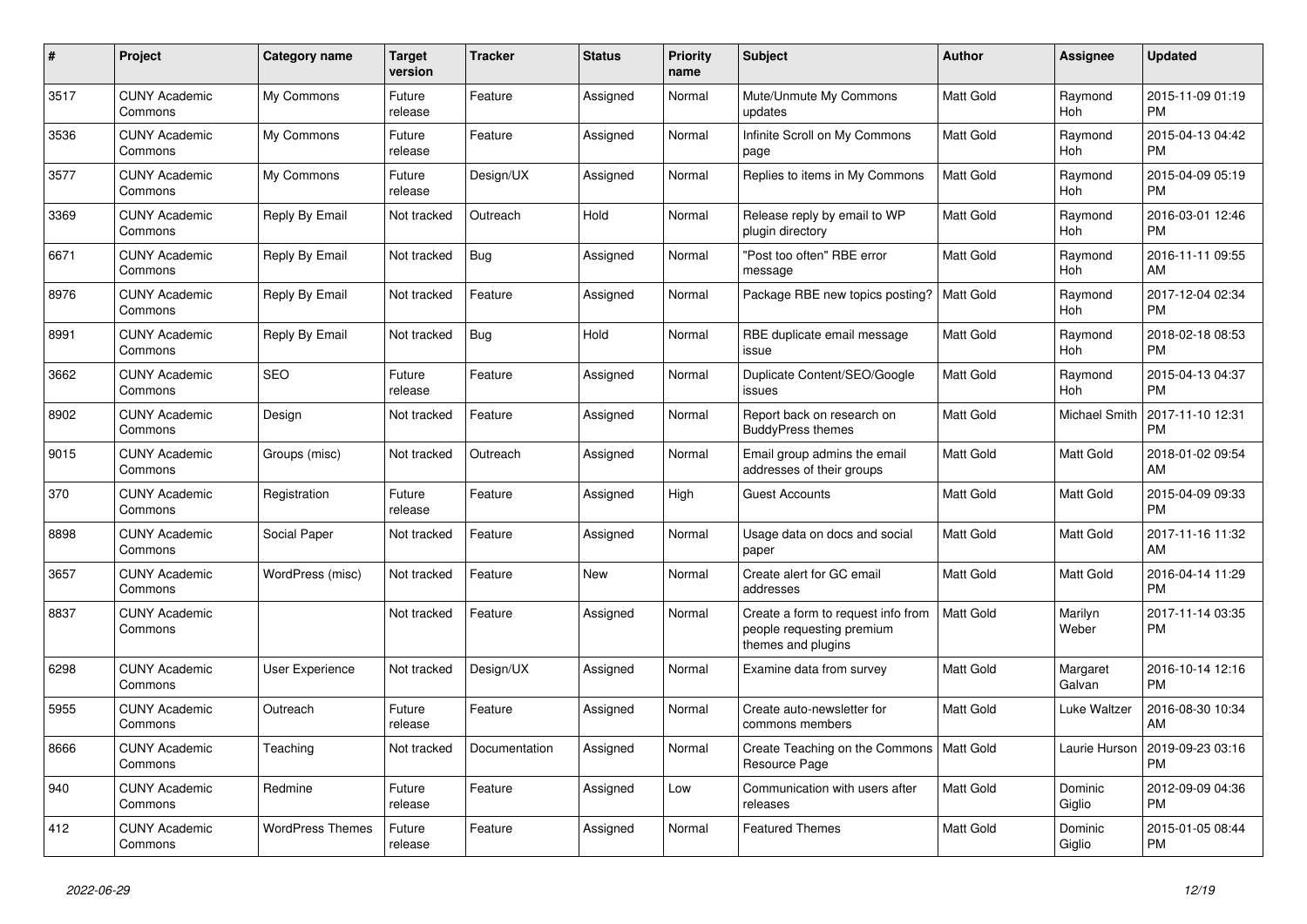| #     | Project                         | <b>Category name</b>       | <b>Target</b><br>version | <b>Tracker</b> | <b>Status</b>        | <b>Priority</b><br>name | <b>Subject</b>                                                        | <b>Author</b>    | <b>Assignee</b> | <b>Updated</b>                |
|-------|---------------------------------|----------------------------|--------------------------|----------------|----------------------|-------------------------|-----------------------------------------------------------------------|------------------|-----------------|-------------------------------|
| 3354  | <b>CUNY Academic</b><br>Commons | <b>Group Files</b>         | Future<br>release        | Feature        | Assigned             | Low                     | Allow Group Download of Multiple<br>Selected Files                    | <b>Matt Gold</b> | Chris Stein     | 2014-08-01 08:50<br>AM        |
| 1544  | <b>CUNY Academic</b><br>Commons | Groups (misc)              | Future<br>release        | Feature        | Reporter<br>Feedback | Normal                  | Group Filtering and Sorting                                           | Matt Gold        | Chris Stein     | 2019-03-01 02:25<br><b>PM</b> |
| 9028  | <b>CUNY Academic</b><br>Commons | Onboarding                 | Future<br>release        | Feature        | Assigned             | Normal                  | suggest groups to new members<br>during the registration process      | Matt Gold        | Chris Stein     | 2018-10-24 12:34<br><b>PM</b> |
| 3770  | <b>CUNY Academic</b><br>Commons | Public Portfolio           | Future<br>release        | Feature        | Assigned             | Normal                  | Improve Layout/Formatting of<br>Positions Area on Public Portfolios   | <b>Matt Gold</b> | Chris Stein     | 2015-04-01 09:17<br>PM        |
| 365   | <b>CUNY Academic</b><br>Commons | WordPress (misc)           | Future<br>release        | Feature        | Assigned             | Normal                  | <b>Create Mouseover Tooltips</b><br>throughout Site                   | Matt Gold        | Chris Stein     | 2015-11-09 06:18<br><b>PM</b> |
| 13949 | <b>CUNY Academic</b><br>Commons |                            | Not tracked              | <b>Bug</b>     | New                  | Normal                  | Continued debugging of runaway<br>MySQL connections                   | <b>Matt Gold</b> | Boone<br>Gorges | 2021-09-14 10:42<br>AM        |
| 16307 | <b>CUNY Academic</b><br>Commons |                            |                          | Bug            | New                  | Normal                  | Add brief messaging to<br>accept/decline group membership<br>requests | <b>Matt Gold</b> | Boone<br>Gorges | 2022-06-27 06:13<br>PM        |
| 2618  | <b>NYCDH Community</b><br>Site  |                            |                          | Bug            | Assigned             | Low                     | Mark blogs as spam when created<br>by users marked as spam            | Matt Gold        | Boone<br>Gorges | 2013-06-09 11:38<br>PM        |
| 8900  | <b>CUNY Academic</b><br>Commons | Accessibility              | Future<br>release        | Feature        | Assigned             | Normal                  | Look into tools to enforce<br>accessibility in WP environment         | Matt Gold        | Boone<br>Gorges | 2022-04-26 11:59<br>AM        |
| 8901  | <b>CUNY Academic</b><br>Commons | Accessibility              | Future<br>release        | Feature        | Assigned             | Normal                  | Theme analysis for accessibility                                      | <b>Matt Gold</b> | Boone<br>Gorges | 2022-04-26 11:59<br>AM        |
| 8836  | <b>CUNY Academic</b><br>Commons | Blogs (BuddyPress)         | Future<br>release        | Feature        | Assigned             | Normal                  | Redesign site launch process                                          | Matt Gold        | Boone<br>Gorges | 2019-10-03 02:49<br><b>PM</b> |
| 377   | <b>CUNY Academic</b><br>Commons | BuddyPress (misc)          | Future<br>release        | Feature        | Assigned             | Normal                  | Like buttons                                                          | <b>Matt Gold</b> | Boone<br>Gorges | 2010-11-16 05:13<br><b>PM</b> |
| 435   | <b>CUNY Academic</b><br>Commons | BuddyPress (misc)          | Future<br>release        | Feature        | Assigned             | Normal                  | Include Avatar Images in Forum<br><b>Post Notification Emails</b>     | Matt Gold        | Boone<br>Gorges | 2010-12-08 12:40<br><b>PM</b> |
| 500   | <b>CUNY Academic</b><br>Commons | BuddyPress (misc)          | Future<br>release        | Feature        | Assigned             | Normal                  | <b>Export Group Data</b>                                              | Matt Gold        | Boone<br>Gorges | 2010-12-19 12:09<br><b>PM</b> |
| 554   | <b>CUNY Academic</b><br>Commons | BuddyPress (misc)          | Future<br>release        | Feature        | Assigned             | Normal                  | Add Trackback notifications to<br>site-wide activity feed             | Matt Gold        | Boone<br>Gorges | 2015-11-09 06:19<br><b>PM</b> |
| 599   | <b>CUNY Academic</b><br>Commons | BuddyPress (misc)          | Future<br>release        | Feature        | Assigned             | Normal                  | Consider adding rating plugins for<br><b>BuddyPress/BBPress</b>       | <b>Matt Gold</b> | Boone<br>Gorges | 2011-08-22 06:50<br>PM        |
| 635   | <b>CUNY Academic</b><br>Commons | BuddyPress (misc)          | Future<br>release        | Feature        | Assigned             | Normal                  | Big Blue Button -<br>Videoconferencing in Groups and<br><b>Blogs</b>  | Matt Gold        | Boone<br>Gorges | 2011-03-14 03:24<br>PM        |
| 2523  | <b>CUNY Academic</b><br>Commons | <b>BuddyPress Docs</b>     | Future<br>release        | Feature        | Assigned             | Normal                  | Allow Users to Upload Images to<br><b>BP</b> Docs                     | <b>Matt Gold</b> | Boone<br>Gorges | 2015-11-09 06:14<br><b>PM</b> |
| 9979  | <b>CUNY Academic</b><br>Commons | <b>Email Notifications</b> | Not tracked              | Bug            | Reporter<br>Feedback | Normal                  | Reports of slow email activation<br>emails                            | Matt Gold        | Boone<br>Gorges | 2018-08-29 09:40<br>PM        |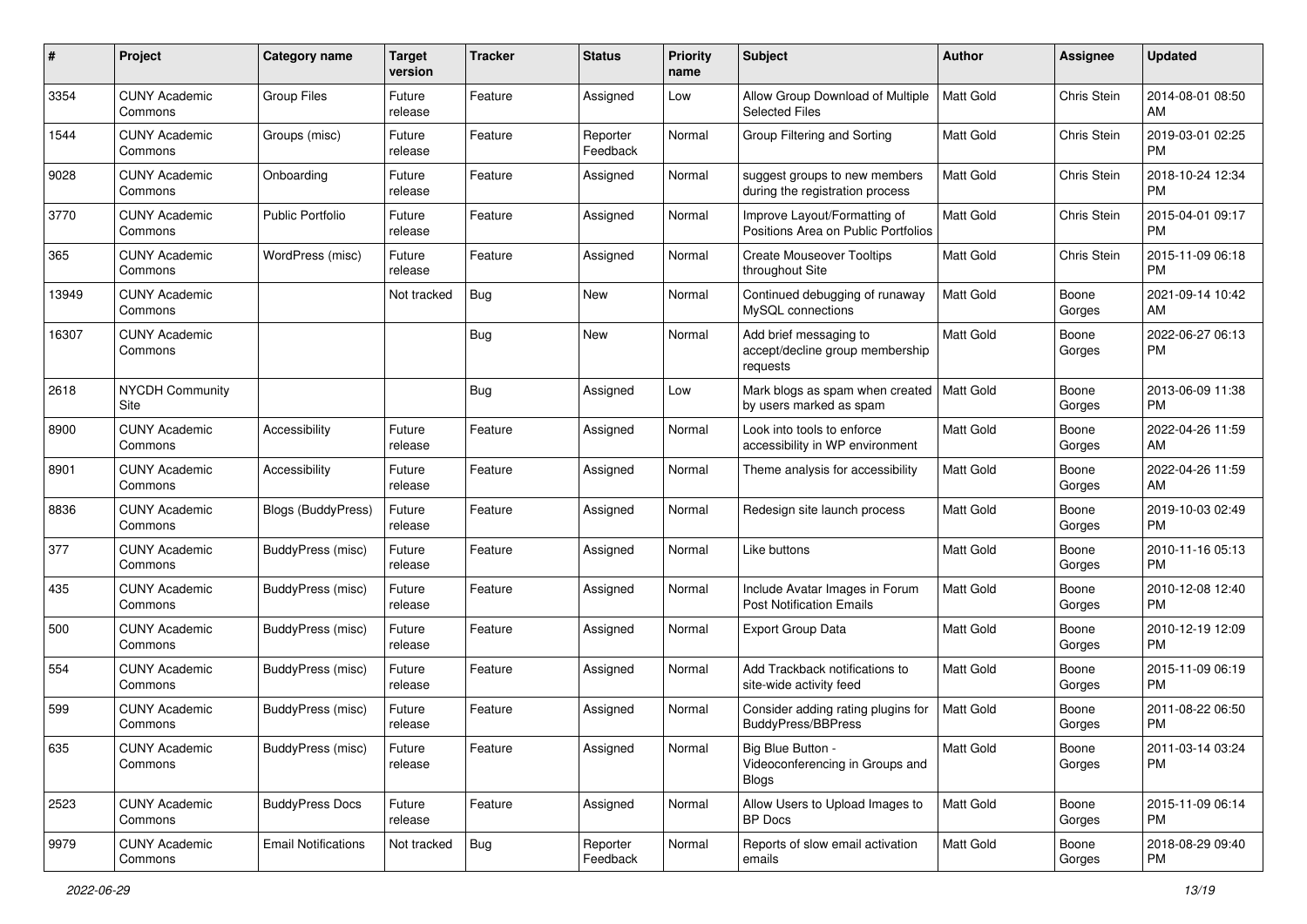| #     | Project                         | <b>Category name</b>       | <b>Target</b><br>version | <b>Tracker</b> | <b>Status</b>        | <b>Priority</b><br>name | <b>Subject</b>                                                                | <b>Author</b>    | Assignee        | <b>Updated</b>                |
|-------|---------------------------------|----------------------------|--------------------------|----------------|----------------------|-------------------------|-------------------------------------------------------------------------------|------------------|-----------------|-------------------------------|
| 15604 | <b>CUNY Academic</b><br>Commons | <b>Email Notifications</b> | Future<br>release        | Feature        | Assigned             | Normal                  | <b>Restructure Commons Group</b><br><b>Digest Email Messages</b>              | <b>Matt Gold</b> | Boone<br>Gorges | 2022-05-26 10:45<br>AM        |
| 4053  | <b>CUNY Academic</b><br>Commons | Events                     | Future<br>release        | Feature        | Assigned             | Normal                  | Create new tab for past events                                                | Matt Gold        | Boone<br>Gorges | 2015-05-12 02:10<br><b>PM</b> |
| 4238  | <b>CUNY Academic</b><br>Commons | Events                     | Future<br>release        | Feature        | Assigned             | Normal                  | Copy Events to Other Groups?                                                  | Matt Gold        | Boone<br>Gorges | 2015-07-02 10:08<br>AM        |
| 4903  | <b>CUNY Academic</b><br>Commons | Events                     | Future<br>release        | Design/UX      | Assigned             | Normal                  | Improving visual appearance of<br>event calendars                             | <b>Matt Gold</b> | Boone<br>Gorges | 2016-10-13 11:51<br>AM        |
| 5696  | <b>CUNY Academic</b><br>Commons | Events                     | Future<br>release        | Feature        | Assigned             | Normal                  | Events Calendar - display options<br>calendar aggregation                     | <b>Matt Gold</b> | Boone<br>Gorges | 2016-10-13 11:44<br>AM        |
| 8756  | <b>CUNY Academic</b><br>Commons | Group Blogs                | Future<br>release        | Feature        | Hold                 | Normal                  | Connect multiple blogs to one<br>group?                                       | Matt Gold        | Boone<br>Gorges | 2017-09-30 10:42<br>AM        |
| 3080  | <b>CUNY Academic</b><br>Commons | <b>Group Files</b>         | Future<br>release        | Feature        | Assigned             | Low                     | Create a system to keep track of<br>file changes                              | <b>Matt Gold</b> | Boone<br>Gorges | 2014-02-26 10:04<br><b>PM</b> |
| 3308  | <b>CUNY Academic</b><br>Commons | Group Invitations          | Future<br>release        | Feature        | Assigned             | Normal                  | Allow members to rescind group<br>invitations                                 | Matt Gold        | Boone<br>Gorges | 2015-04-01 08:53<br><b>PM</b> |
| 3419  | <b>CUNY Academic</b><br>Commons | Group Invitations          | 1.6.14                   | <b>Bug</b>     | Testing<br>Required  | Normal                  | Neatening the display of<br>messages on group requests                        | Matt Gold        | Boone<br>Gorges | 2014-09-01 09:29<br><b>PM</b> |
| 4980  | <b>CUNY Academic</b><br>Commons | Home Page                  | Future<br>release        | Feature        | Assigned             | Normal                  | CAC Featured Content -- Adding<br>Randomization                               | <b>Matt Gold</b> | Boone<br>Gorges | 2016-12-12 03:01<br><b>PM</b> |
| 2013  | <b>CUNY Academic</b><br>Commons | <b>Public Portfolio</b>    | Future<br>release        | Feature        | Assigned             | Low                     | Have Profile Privacy Options show   Matt Gold<br>up only for filled-in fields |                  | Boone<br>Gorges | 2015-11-09 06:09<br><b>PM</b> |
| 3042  | <b>CUNY Academic</b><br>Commons | Public Portfolio           | Future<br>release        | Feature        | Assigned             | Normal                  | Browsing member interests                                                     | Matt Gold        | Boone<br>Gorges | 2015-03-21 09:04<br><b>PM</b> |
| 3220  | <b>CUNY Academic</b><br>Commons | <b>Public Portfolio</b>    | Future<br>release        | Feature        | Assigned             | Normal                  | Add indent/outdent option to<br>Formatting Buttons on Profile<br>Page         | <b>Matt Gold</b> | Boone<br>Gorges | 2014-05-21 10:39<br><b>PM</b> |
| 3768  | <b>CUNY Academic</b><br>Commons | <b>Public Portfolio</b>    | Future<br>release        | Feature        | Assigned             | Normal                  | Institutions/Past positions on<br>public portfolios                           | Matt Gold        | Boone<br>Gorges | 2018-04-23 10:44<br>AM        |
| 6014  | <b>CUNY Academic</b><br>Commons | Publicity                  | Future<br>release        | Publicity      | Reporter<br>Feedback | Normal                  | Google search listing                                                         | Matt Gold        | Boone<br>Gorges | 2016-09-21 03:48<br><b>PM</b> |
| 9941  | <b>CUNY Academic</b><br>Commons | Wiki                       | Not tracked              | Support        | Assigned             | Normal                  | Wiki functionality                                                            | Matt Gold        | Boone<br>Gorges | 2018-06-26 10:57<br>AM        |
| 287   | <b>CUNY Academic</b><br>Commons | WordPress (misc)           | Future<br>release        | Feature        | Assigned             | Normal                  | Create troubleshooting tool for<br>account sign-up                            | Matt Gold        | Boone<br>Gorges | 2015-11-09 06:17<br><b>PM</b> |
| 3759  | <b>CUNY Academic</b><br>Commons | WordPress (misc)           | Future<br>release        | Feature        | Assigned             | Normal                  | Review Interface for Adding Users<br>to Blogs                                 | Matt Gold        | Boone<br>Gorges | 2015-03-24 05:52<br><b>PM</b> |
| 10040 | CUNY Academic<br>Commons        | WordPress (misc)           | Not tracked              | <b>Bug</b>     | Reporter<br>Feedback | Normal                  | User doesn't see full list of themes                                          | <b>Matt Gold</b> | Boone<br>Gorges | 2018-07-25 10:12<br>AM        |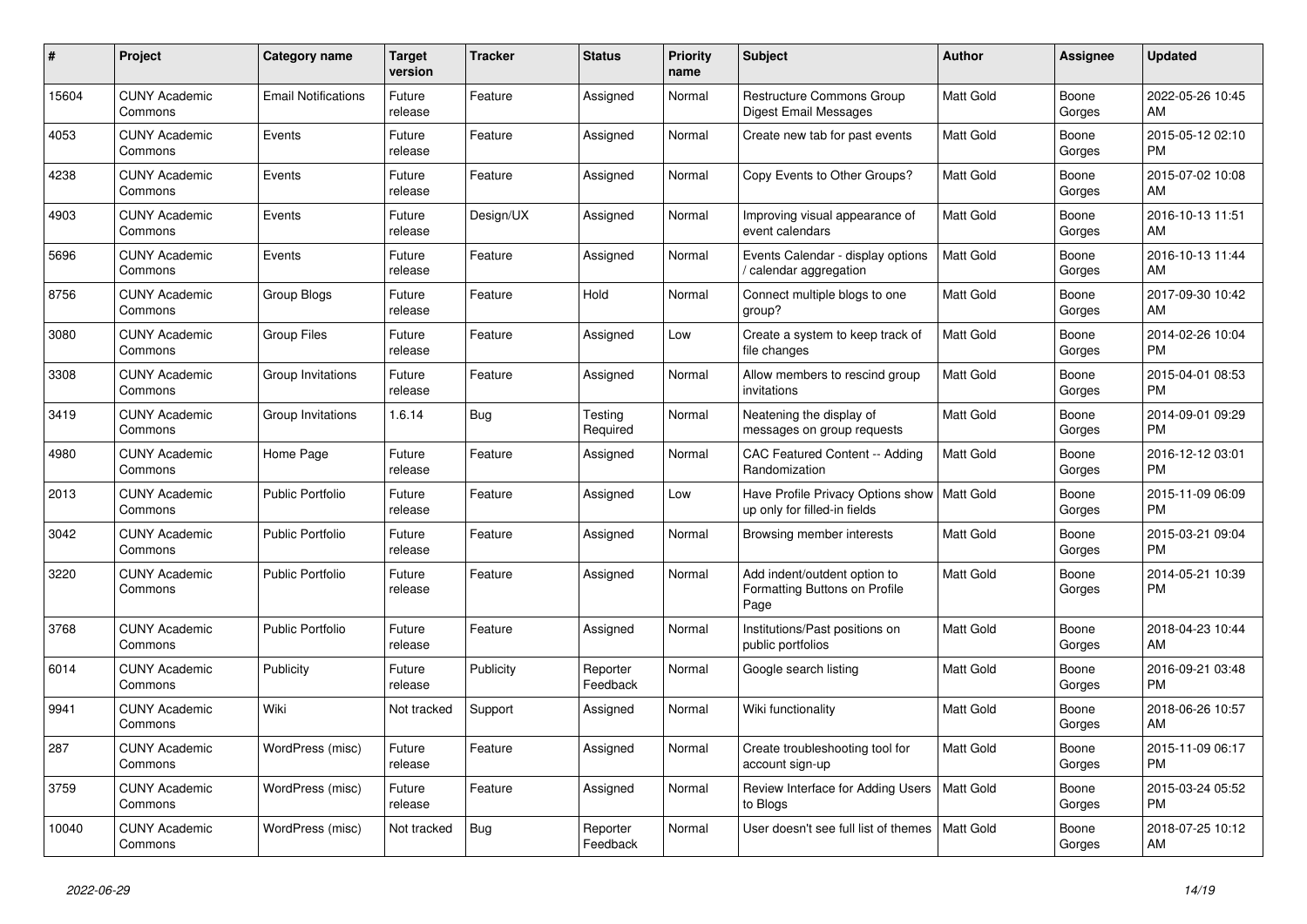| #    | Project                         | Category name            | <b>Target</b><br>version | <b>Tracker</b> | <b>Status</b>        | <b>Priority</b><br>name | <b>Subject</b>                                                                                                                               | Author                 | <b>Assignee</b>     | <b>Updated</b>                |
|------|---------------------------------|--------------------------|--------------------------|----------------|----------------------|-------------------------|----------------------------------------------------------------------------------------------------------------------------------------------|------------------------|---------------------|-------------------------------|
| 658  | <b>CUNY Academic</b><br>Commons | <b>WordPress Plugins</b> | Future<br>release        | Feature        | Assigned             | Normal                  | Rebulid Sitewide Tag Suggestion                                                                                                              | <b>Matt Gold</b>       | Boone<br>Gorges     | 2015-01-05 08:47<br><b>PM</b> |
| 1562 | <b>CUNY Academic</b><br>Commons | <b>WordPress Plugins</b> | Future<br>release        | Feature        | Assigned             | Low                     | Play with NYT Collaborative<br><b>Authoring Tool</b>                                                                                         | <b>Matt Gold</b>       | Boone<br>Gorges     | 2015-01-05 08:47<br><b>PM</b> |
| 2223 | <b>CUNY Academic</b><br>Commons | <b>WordPress Plugins</b> | Future<br>release        | Feature        | Assigned             | Low                     | Add Participad to the CUNY<br><b>Academic Commons</b>                                                                                        | Matt Gold              | Boone<br>Gorges     | 2014-09-17 10:03<br><b>PM</b> |
| 9947 | <b>CUNY Academic</b><br>Commons | <b>WordPress Plugins</b> | Future<br>release        | Feature        | Reporter<br>Feedback | Normal                  | Install H5P quiz plugin                                                                                                                      | Matt Gold              | Boone<br>Gorges     | 2018-09-11 11:01<br>AM        |
| 364  | <b>CUNY Academic</b><br>Commons | <b>WordPress Plugins</b> | Future<br>release        | Feature        | New                  | Normal                  | <b>Bulletin Board</b>                                                                                                                        | <b>Matt Gold</b>       |                     | 2015-01-05 08:50<br><b>PM</b> |
| 481  | <b>CUNY Academic</b><br>Commons | Groups (misc)            | Future<br>release        | Feature        | Assigned             | Normal                  | ability to archive inactive groups<br>and blogs                                                                                              | Michael Mandiberg      | Samantha<br>Raddatz | 2015-11-09 05:56<br><b>PM</b> |
| 9908 | <b>CUNY Academic</b><br>Commons |                          | Not tracked              | Feature        | <b>New</b>           | Normal                  | Is it possible to send email<br>updates to users (or an email<br>address not on the list) for only a<br>single page AFTER being<br>prompted? | <b>Michael Shields</b> | scott voth          | 2018-06-11 01:34<br><b>PM</b> |
| 3458 | <b>CUNY Academic</b><br>Commons | Groups (misc)            | Future<br>release        | Feature        | Assigned             | Normal                  | Filter Members of Group by<br>Campus                                                                                                         | Michael Smith          | Samantha<br>Raddatz | 2014-09-26 08:32<br><b>PM</b> |
| 2167 | <b>CUNY Academic</b><br>Commons | WordPress (misc)         | Future<br>release        | Bug            | Assigned             | Normal                  | CAC-Livestream Plugin Issues                                                                                                                 | Michael Smith          | Dominic<br>Giglio   | 2015-01-02 03:06<br><b>PM</b> |
| 3510 | <b>CUNY Academic</b><br>Commons | Publicity                | 1.7                      | Publicity      | Assigned             | Normal                  | Post on the News Blog re: 'My<br>Commons'                                                                                                    | Micki Kaufman          | Sarah<br>Morgano    | 2014-10-15 11:18<br>AM        |
| 3511 | <b>CUNY Academic</b><br>Commons | Publicity                | 1.7                      | Publicity      | Assigned             | Normal                  | Social media for 1.7                                                                                                                         | Micki Kaufman          | Sarah<br>Morgano    | 2014-10-14 03:32<br><b>PM</b> |
| 3506 | <b>CUNY Academic</b><br>Commons | Publicity                | 1.7                      | Publicity      | <b>New</b>           | Normal                  | Prepare 1.7 email messaging                                                                                                                  | Micki Kaufman          | Micki<br>Kaufman    | 2014-10-01 12:36<br><b>PM</b> |
| 3509 | <b>CUNY Academic</b><br>Commons | Publicity                | 1.7                      | Publicity      | <b>New</b>           | Normal                  | Create 1.7 digital signage imagery                                                                                                           | Micki Kaufman          | Marilyn<br>Weber    | 2014-10-01 12:40<br><b>PM</b> |
| 2754 | <b>CUNY Academic</b><br>Commons | Design                   | Future<br>release        | Feature        | Assigned             | Normal                  | Determine strategy for CAC logo<br>handling in top header                                                                                    | Micki Kaufman          | Chris Stein         | 2015-01-05 08:53<br><b>PM</b> |
| 2753 | <b>CUNY Academic</b><br>Commons | <b>Public Portfolio</b>  | Future<br>release        | Feature        | <b>New</b>           | Normal                  | Create actual actual tagification in<br>academic interests and other<br>fields                                                               | Micki Kaufman          | Boone<br>Gorges     | 2015-01-05 08:52<br><b>PM</b> |
| 3475 | <b>CUNY Academic</b><br>Commons | Events                   | Future<br>release        | Feature        | Assigned             | Normal                  | Request to add plugin to<br>streamline room<br>booking/appointment booking                                                                   | Naomi Barrettara       | Boone<br>Gorges     | 2014-12-01 05:14<br><b>PM</b> |
| 9346 | <b>CUNY Academic</b><br>Commons | WordPress (misc)         | Not tracked              | <b>Bug</b>     | New                  | Normal                  | Clone cetls.bmcc.cuny.edu for<br>development                                                                                                 | Owen Roberts           | Raymond<br>Hoh      | 2018-03-06 05:35<br><b>PM</b> |
| 6665 | <b>CUNY Academic</b><br>Commons |                          | Not tracked              | Publicity      | New                  | Normal                  | Dead Link in 1.10 announcement<br>post                                                                                                       | Paige Dupont           | Stephen Real        | 2016-12-01 03:11<br>PM        |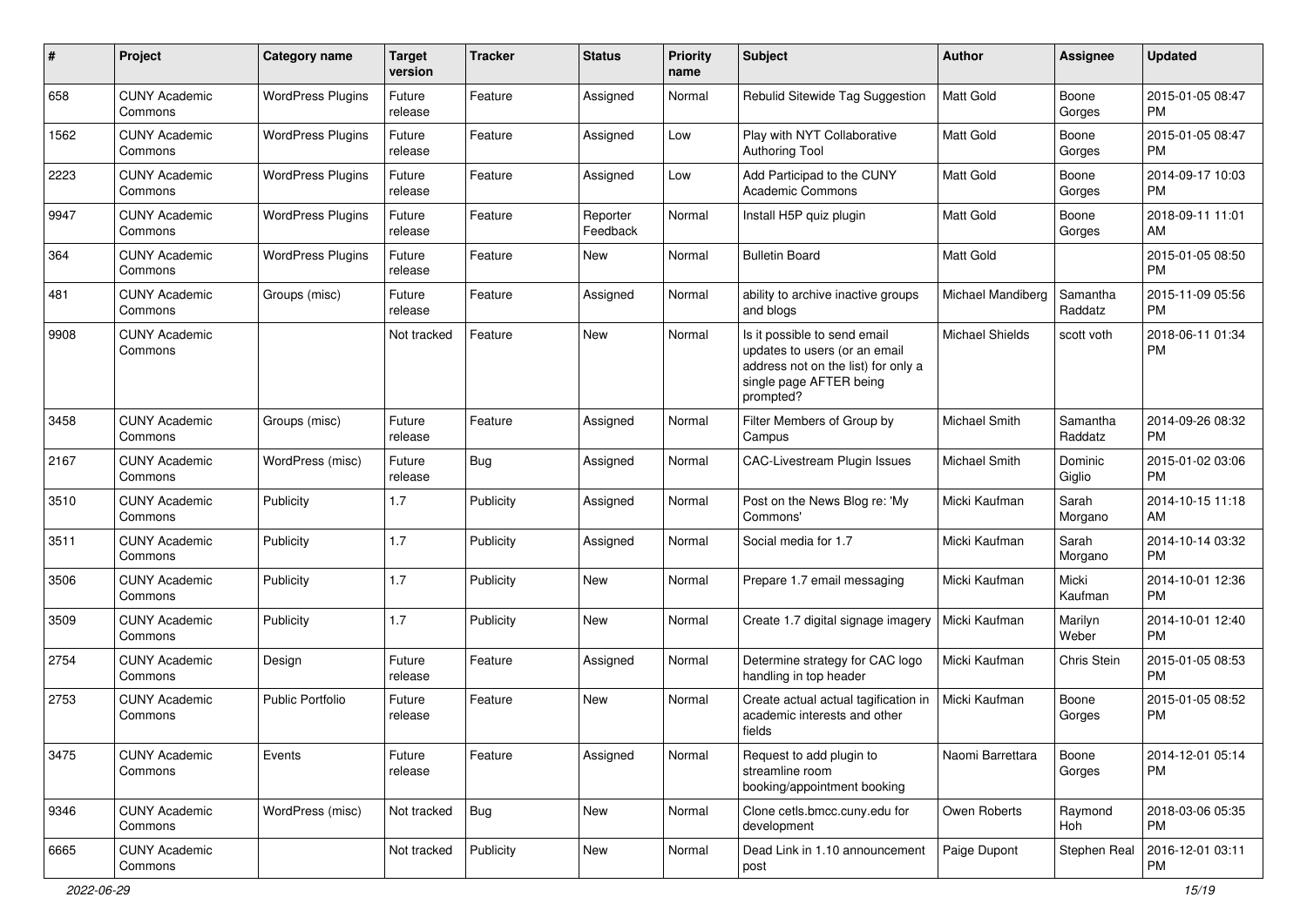| #     | Project                         | <b>Category name</b>     | <b>Target</b><br>version | <b>Tracker</b> | <b>Status</b>        | <b>Priority</b><br>name | <b>Subject</b>                                                                                  | <b>Author</b>           | Assignee            | <b>Updated</b>                |
|-------|---------------------------------|--------------------------|--------------------------|----------------|----------------------|-------------------------|-------------------------------------------------------------------------------------------------|-------------------------|---------------------|-------------------------------|
| 11449 | <b>CUNY Academic</b><br>Commons | WordPress - Media        | Not tracked              | Support        | Reporter<br>Feedback | Normal                  | Cloning Media Library for JITP<br>from Staging to Production Site                               | Patrick DeDauw          | Boone<br>Gorges     | 2019-05-13 12:00<br><b>PM</b> |
| 14483 | <b>CUNY Academic</b><br>Commons | WordPress - Media        | Not tracked              | Bug            | Reporter<br>Feedback | Normal                  | Wordpress PDF Embed Stopped<br>Working after JITP Media Clone                                   | Patrick DeDauw          | Boone<br>Gorges     | 2021-05-20 01:51<br><b>PM</b> |
| 8675  | <b>CUNY Academic</b><br>Commons | User Onboarding          | Future<br>release        | <b>Bug</b>     | Reporter<br>Feedback | Low                     | Add new User search screen calls<br>for the input of email address but<br>doesn't work with one | Paul Hebert             | Boone<br>Gorges     | 2017-10-11 11:17<br>AM        |
| 5183  | <b>CUNY Academic</b><br>Commons | Social Paper             | Future<br>release        | Design/UX      | New                  | Normal                  | Creating a new paper when<br>viewing an existing paper                                          | Raffi<br>Khatchadourian | Samantha<br>Raddatz | 2016-02-02 12:09<br><b>PM</b> |
| 15516 | <b>CUNY Academic</b><br>Commons | <b>WordPress Plugins</b> |                          | <b>Bug</b>     | Reporter<br>Feedback | Normal                  | Can't publish or save draft of post<br>on wordpress.com                                         | Raffi<br>Khatchadourian | Raymond<br>Hoh      | 2022-03-02 05:52<br><b>PM</b> |
| 8498  | <b>CUNY Academic</b><br>Commons | <b>WordPress Plugins</b> | Future<br>release        | Feature        | <b>New</b>           | Low                     | <b>Gravity Forms Email Users</b>                                                                | Raffi<br>Khatchadourian | Matt Gold           | 2017-10-13 12:58<br><b>PM</b> |
| 9420  | <b>CUNY Academic</b><br>Commons | cuny.is                  | Not tracked              | Feature        | <b>New</b>           | Normal                  | Request for http://cuny.is/streams                                                              | Raffi<br>Khatchadourian | Marilyn<br>Weber    | 2018-04-02 10:08<br>AM        |
| 15242 | <b>CUNY Academic</b><br>Commons | Performance              | Not tracked              | <b>Bug</b>     | Reporter<br>Feedback | Normal                  | Slugist site                                                                                    | Raffi<br>Khatchadourian | Boone<br>Gorges     | 2022-02-07 11:14<br>AM        |
| 5182  | <b>CUNY Academic</b><br>Commons | Social Paper             | Future<br>release        | Design/UX      | New                  | Normal                  | "Publishing" a private paper on<br>social paper?                                                | Raffi<br>Khatchadourian | Boone<br>Gorges     | 2016-10-13 04:12<br><b>PM</b> |
| 14792 | <b>CUNY Academic</b><br>Commons |                          |                          | Bug            | <b>New</b>           | Normal                  | Inconsistent email notifications<br>from gravity forms                                          | Raffi<br>Khatchadourian |                     | 2021-10-04 01:50<br><b>PM</b> |
| 16290 | <b>CUNY Academic</b><br>Commons |                          |                          | Feature        | Reporter<br>Feedback | Normal                  | Add Table Of Contents Block<br>plug-in                                                          | Raffi<br>Khatchadourian |                     | 2022-06-24 10:26<br>AM        |
| 16294 | <b>CUNY Academic</b><br>Commons |                          |                          | Bug            | <b>New</b>           | Urgent                  | CAC is down                                                                                     | Raffi<br>Khatchadourian |                     | 2022-06-27 02:00<br><b>PM</b> |
| 11077 | <b>CUNY Academic</b><br>Commons | Events                   | Not tracked              | Feature        | Reporter<br>Feedback | Normal                  | Show event category description<br>in event list view                                           | Raffi<br>Khatchadourian |                     | 2019-02-12 10:38<br><b>PM</b> |
| 16314 | <b>CUNY Academic</b><br>Commons | <b>WordPress Plugins</b> |                          | Feature        | New                  | Normal                  | Install Multicollab plug-in?                                                                    | Raffi<br>Khatchadourian |                     | 2022-06-28 09:07<br><b>PM</b> |
| 11243 | <b>CUNY Academic</b><br>Commons | BuddyPress (misc)        | Future<br>release        | <b>Bug</b>     | <b>New</b>           | Normal                  | Audit bp-custom.php                                                                             | Raymond Hoh             | Raymond<br>Hoh      | 2022-04-26 11:59<br>AM        |
| 14496 | <b>CUNY Academic</b><br>Commons | Domain Mapping           | Future<br>release        | <b>Bug</b>     | New                  | Normal                  | Mapped domain SSO uses<br>third-party cookies                                                   | Raymond Hoh             | Raymond<br>Hoh      | 2021-05-24 04:03<br><b>PM</b> |
| 16177 | <b>CUNY Academic</b><br>Commons | Reply By Email           |                          | Bug            | New                  | Normal                  | Switch to Inbound mode for RBE                                                                  | Raymond Hoh             | Raymond<br>Hoh      | 2022-05-30 04:32<br><b>PM</b> |
| 3939  | <b>CUNY Academic</b><br>Commons | <b>WordPress Plugins</b> | Future<br>release        | Bug            | Hold                 | Normal                  | Activity stream support for<br>Co-Authors Plus plugin                                           | Raymond Hoh             | Raymond<br>Hoh      | 2015-11-09 06:13<br><b>PM</b> |
| 3691  | <b>CUNY Academic</b><br>Commons | <b>WordPress Plugins</b> | Future<br>release        | Bug            | <b>New</b>           | Normal                  | <b>WPMU Domain Mapping</b><br>Debugging on cdev                                                 | Raymond Hoh             | Matt Gold           | 2014-12-12 09:04<br>AM        |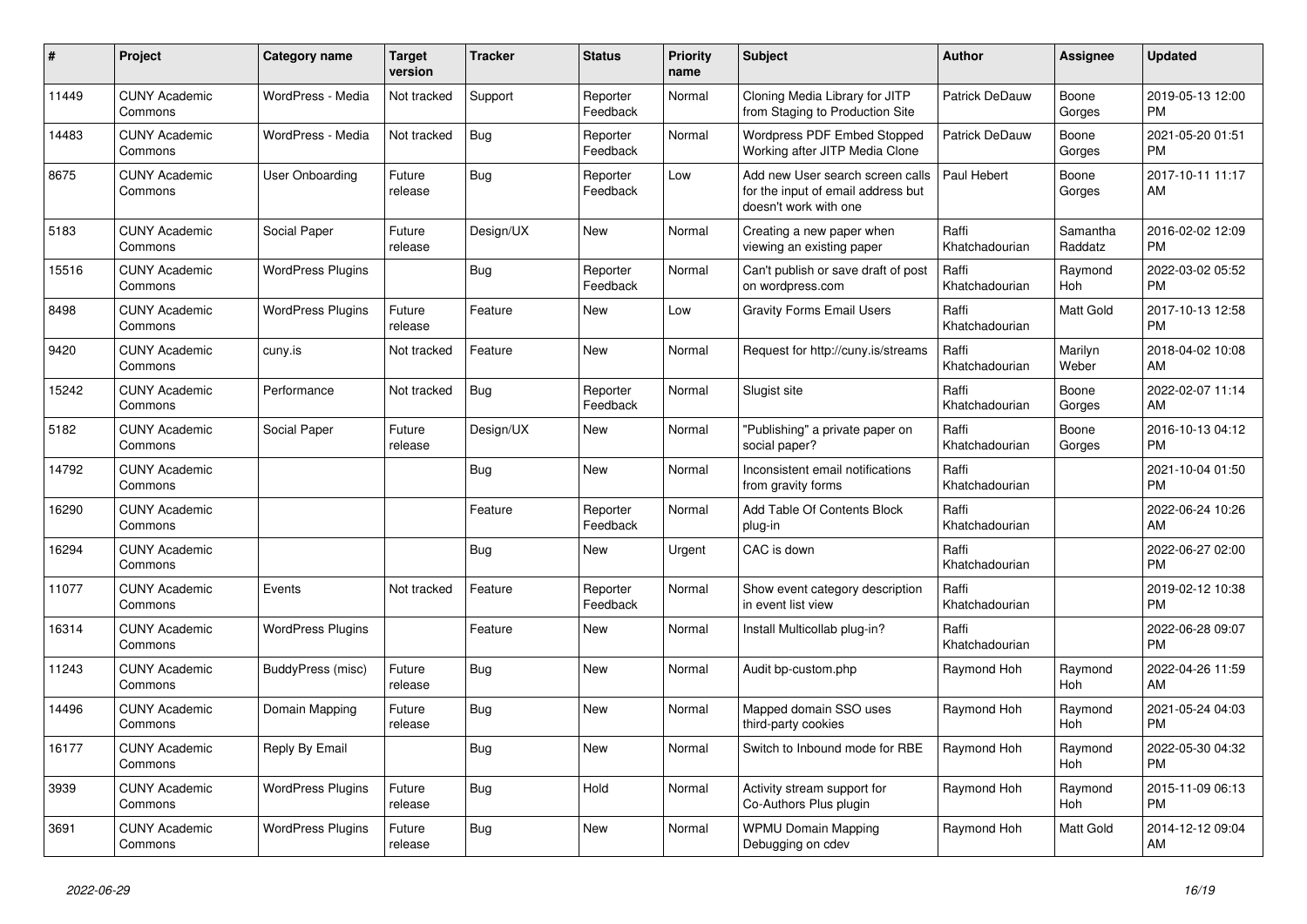| #     | Project                         | Category name            | <b>Target</b><br>version | <b>Tracker</b> | <b>Status</b>        | <b>Priority</b><br>name | <b>Subject</b>                                                  | <b>Author</b>    | <b>Assignee</b>     | <b>Updated</b>                |
|-------|---------------------------------|--------------------------|--------------------------|----------------|----------------------|-------------------------|-----------------------------------------------------------------|------------------|---------------------|-------------------------------|
| 14908 | <b>CUNY Academic</b><br>Commons | Performance              |                          | Bug            | <b>New</b>           | Normal                  | Stale object cache on cdev                                      | Raymond Hoh      | Boone<br>Gorges     | 2021-12-07 09:45<br>AM        |
| 16255 | <b>CUNY Academic</b><br>Commons | WordPress (misc)         |                          | Bug            | <b>New</b>           | Normal                  | Need to define 'MULTISITE'<br>constant in wp-config.php         | Raymond Hoh      |                     | 2022-06-19 09:31<br>AM        |
| 14983 | <b>CUNY Academic</b><br>Commons | WordPress (misc)         | Not tracked              | Support        | Reporter<br>Feedback | Normal                  | "Read More" tag not working                                     | Rebecca Krisel   | Raymond<br>Hoh      | 2021-11-23 01:17<br><b>PM</b> |
| 58    | <b>CUNY Academic</b><br>Commons | BuddyPress (misc)        | Future<br>release        | Feature        | Assigned             | Low                     | Make member search sortable by<br>last name                     | Roberta Brody    | Boone<br>Gorges     | 2010-08-26 02:38<br><b>PM</b> |
| 4222  | <b>CUNY Academic</b><br>Commons | <b>User Experience</b>   | Future<br>release        | Design/UX      | <b>New</b>           | Normal                  | Add information to 'Delete<br>Account' page                     | Samantha Raddatz | scott voth          | 2015-06-26 11:35<br>AM        |
| 5298  | <b>CUNY Academic</b><br>Commons |                          | Not tracked              | Publicity      | <b>New</b>           | Normal                  | Survey Pop-Up Text                                              | Samantha Raddatz | Samantha<br>Raddatz | 2016-03-22 12:27<br><b>PM</b> |
| 4226  | <b>CUNY Academic</b><br>Commons | <b>BuddyPress Docs</b>   | Future<br>release        | Design/UX      | <b>New</b>           | Normal                  | Add option to connect a Doc with<br>a Group                     | Samantha Raddatz | Samantha<br>Raddatz | 2015-09-09 04:08<br><b>PM</b> |
| 4221  | <b>CUNY Academic</b><br>Commons | Group Forums             | Future<br>release        | Design/UX      | Assigned             | Normal                  | Add 'Number of Posts' display<br>option to Forum page           | Samantha Raddatz | Samantha<br>Raddatz | 2015-06-26 02:21<br><b>PM</b> |
| 4253  | <b>CUNY Academic</b><br>Commons | Public Portfolio         | Future<br>release        | Design/UX      | New                  | Normal                  | Encourage users to add portfolio<br>content                     | Samantha Raddatz | Samantha<br>Raddatz | 2015-07-07 11:32<br>AM        |
| 4622  | <b>CUNY Academic</b><br>Commons | Public Portfolio         | Future<br>release        | Design/UX      | New                  | Normal                  | <b>Profile Visibility Settings</b>                              | Samantha Raddatz | Samantha<br>Raddatz | 2015-09-21 12:18<br><b>PM</b> |
| 4225  | <b>CUNY Academic</b><br>Commons | DiRT Integration         | Future<br>release        | Design/UX      | New                  | Normal                  | Add information to DIRT page (in<br>Create a Group)             | Samantha Raddatz | Matt Gold           | 2015-06-26 03:14<br><b>PM</b> |
| 4592  | <b>CUNY Academic</b><br>Commons | Events                   | Future<br>release        | Design/UX      | New                  | Normal                  | Event Creation - Venue Dropdown<br>Slow                         | Samantha Raddatz | Boone<br>Gorges     | 2015-09-14 04:56<br><b>PM</b> |
| 5826  | <b>CUNY Academic</b><br>Commons | <b>WordPress Plugins</b> | Future<br>release        | Support        | Reporter<br>Feedback | Normal                  | <b>Remove Subscription Options</b><br>plugin from directory     | Sarah Morgano    | Sarah<br>Morgano    | 2016-10-21 04:14<br><b>PM</b> |
| 585   | <b>CUNY Academic</b><br>Commons | Group Forums             | Future<br>release        | Feature        | Assigned             | Normal                  | Merge Forum Topics                                              | Sarah Morgano    | Boone<br>Gorges     | 2011-07-06 04:11<br><b>PM</b> |
| 1888  | <b>CUNY Academic</b><br>Commons | Home Page                | Future<br>release        | Feature        | Assigned             | Normal                  | Refactor BP MPO Activity Filter to<br>support proper pagination | Sarah Morgano    | Boone<br>Gorges     | 2014-05-01 07:11<br><b>PM</b> |
| 14394 | <b>CUNY Academic</b><br>Commons |                          | Not tracked              | Feature        | New                  | Normal                  | Commons News Site - redesign                                    | scott voth       | scott voth          | 2021-09-14 10:46<br>AM        |
| 12247 | <b>CUNY Academic</b><br>Commons | Publicity                | Not tracked              | Support        | New                  | Normal                  | Screenshot of First Commons<br>Homepage                         | scott voth       | scott voth          | 2020-01-14 12:08<br><b>PM</b> |
| 14994 | <b>CUNY Academic</b><br>Commons | cdev.gc.cuny.edu         | Not tracked              | Support        | In Progress          | Normal                  | Clear Cache on CDEV                                             | scott voth       | Raymond<br>Hoh      | 2021-12-07 03:51<br><b>PM</b> |
| 4535  | CUNY Academic<br>Commons        | My Commons               | Future<br>release        | Bug            | <b>New</b>           | Low                     | My Commons filter issue                                         | scott voth       | Raymond<br>Hoh      | 2015-09-01 11:17<br>AM        |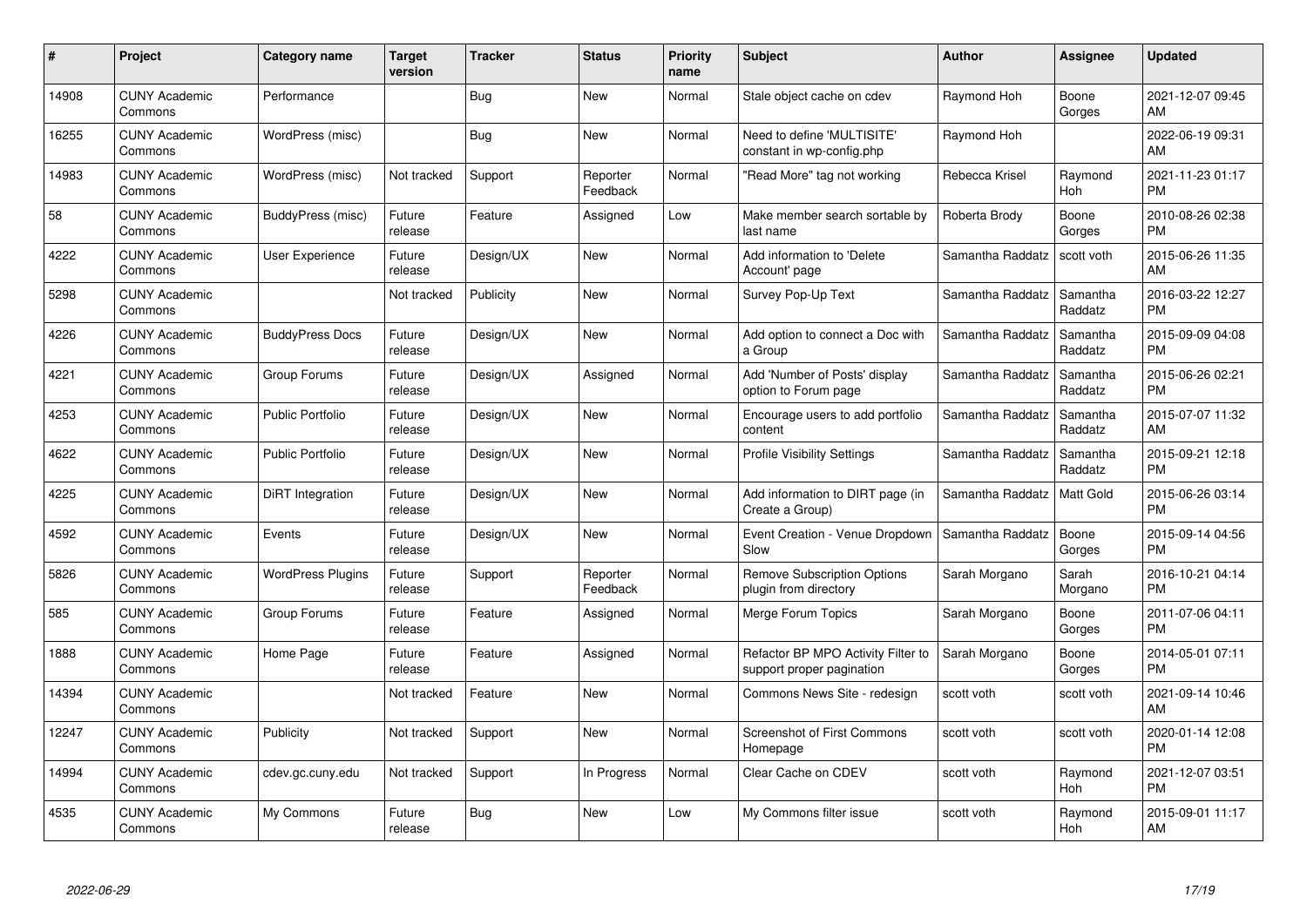| #     | Project                         | <b>Category name</b>     | <b>Target</b><br>version | <b>Tracker</b> | <b>Status</b>        | <b>Priority</b><br>name | Subject                                                                              | Author     | Assignee           | <b>Updated</b>                |
|-------|---------------------------------|--------------------------|--------------------------|----------------|----------------------|-------------------------|--------------------------------------------------------------------------------------|------------|--------------------|-------------------------------|
| 16245 | <b>CUNY Academic</b><br>Commons | WordPress (misc)         |                          | <b>Bug</b>     | Reporter<br>Feedback | Normal                  | Save Button missing on<br>WordPress Profile page                                     | scott voth | Raymond<br>Hoh     | 2022-06-16 03:09<br><b>PM</b> |
| 13946 | <b>CUNY Academic</b><br>Commons | <b>WordPress Plugins</b> | 2.1.0                    | Support        | Assigned             | Normal                  | Custom Embed handler For<br>OneDrive files                                           | scott voth | Raymond<br>Hoh     | 2022-05-26 10:46<br>AM        |
| 3492  | <b>CUNY Academic</b><br>Commons | <b>WordPress Themes</b>  | Future<br>release        | Support        | Assigned             | Normal                  | Add CBOX theme to the<br>Commons                                                     | scott voth | Raymond<br>Hoh     | 2014-10-08 05:55<br><b>PM</b> |
| 11393 | <b>CUNY Academic</b><br>Commons |                          | Not tracked              | Publicity      | <b>New</b>           | Normal                  | After 1.15 release, ceate a hero<br>slide and post about adding a site<br>to a group | scott voth | Patrick<br>Sweeney | 2019-05-14 10:32<br>AM        |
| 10839 | <b>CUNY Academic</b><br>Commons | About page               | Not tracked              | Support        | <b>New</b>           | Normal                  | <b>Mission Statement Needs</b><br>Revision                                           | scott voth | Matt Gold          | 2018-12-26 10:58<br>AM        |
| 11493 | <b>CUNY Academic</b><br>Commons | Domain Mapping           | Not tracked              | Support        | Reporter<br>Feedback | Normal                  | Domain Mapping Request - Talia<br>Schaffer                                           | scott voth | Matt Gold          | 2019-08-06 08:39<br>AM        |
| 12392 | <b>CUNY Academic</b><br>Commons | Help/Codex               | Not tracked              | Documentation  | New                  | Normal                  | Updates to Common Commons<br>Questions on Help Page                                  | scott voth | Margaret<br>Galvan | 2020-02-11 10:53<br>AM        |
| 4438  | <b>CUNY Academic</b><br>Commons | Events                   | Future<br>release        | <b>Bug</b>     | Assigned             | Normal                  | Events Calendar - Export<br><b>Recurring Events</b>                                  | scott voth | Daniel Jones       | 2016-05-23 04:25<br><b>PM</b> |
| 5827  | <b>CUNY Academic</b><br>Commons | <b>Public Portfolio</b>  | Future<br>release        | <b>Bug</b>     | Assigned             | Normal                  | Academic Interests square<br>bracket links not working                               | scott voth | Chris Stein        | 2016-08-11 11:59<br><b>PM</b> |
| 10354 | <b>CUNY Academic</b><br>Commons | <b>Public Portfolio</b>  | Future<br>release        | Feature        | New                  | Normal                  | Opt out of Having a Profile Page                                                     | scott voth | Chris Stein        | 2020-05-12 10:43<br>AM        |
| 519   | <b>CUNY Academic</b><br>Commons | <b>BuddyPress Docs</b>   | Future<br>release        | Feature        | Assigned             | Low                     | TOC for individual docs - for new<br>BP "wiki-like" plugin                           | scott voth | Boone<br>Gorges    | 2015-11-09 05:54<br><b>PM</b> |
| 10226 | <b>CUNY Academic</b><br>Commons | Courses                  | Future<br>release        | Feature        | <b>New</b>           | Normal                  | Add "My Courses" to drop down<br>list                                                | scott voth | Boone<br>Gorges    | 2021-11-19 12:42<br><b>PM</b> |
| 16316 | <b>CUNY Academic</b><br>Commons | Domain Mapping           |                          | Support        | <b>New</b>           | Normal                  | remove domain mapping for<br>qcurban.org                                             | scott voth | Boone<br>Gorges    | 2022-06-29 01:05<br><b>PM</b> |
| 11531 | <b>CUNY Academic</b><br>Commons | Events                   | Future<br>release        | Feature        | New                  | Normal                  | Main Events calendar should<br>include non-public events that<br>user has access to  | scott voth | Boone<br>Gorges    | 2019-06-11 10:00<br>AM        |
| 11496 | <b>CUNY Academic</b><br>Commons | Public Portfolio         | 1.15.2                   | Support        | New                  | Normal                  | Replace Twitter Icon on Member<br>Portfolio page                                     | scott voth | Boone<br>Gorges    | 2019-06-06 01:03<br><b>PM</b> |
| 11386 | <b>CUNY Academic</b><br>Commons | WordPress - Media        | Not tracked              | Support        | Reporter<br>Feedback | Normal                  | disappearing images                                                                  | scott voth | Boone<br>Gorges    | 2019-05-14 10:32<br>AM        |
| 14113 | <b>CUNY Academic</b><br>Commons | WordPress (misc)         | Future<br>release        | Bug            | Hold                 | Normal                  | Block Editor Not Working on this<br>page - Json error                                | scott voth | Boone<br>Gorges    | 2021-03-05 11:01<br>AM        |
| 15767 | <b>CUNY Academic</b><br>Commons | WordPress (misc)         |                          | Support        | <b>New</b>           | Normal                  | Site loading slowly                                                                  | scott voth | Boone<br>Gorges    | 2022-04-04 08:56<br><b>PM</b> |
| 9515  | <b>CUNY Academic</b><br>Commons | <b>WordPress Plugins</b> | Not tracked              | Bug            | Reporter<br>Feedback | Normal                  | Text to Speech plugin - "More<br>Slowly" checkbox not working                        | scott voth | Boone<br>Gorges    | 2018-06-13 02:26<br><b>PM</b> |